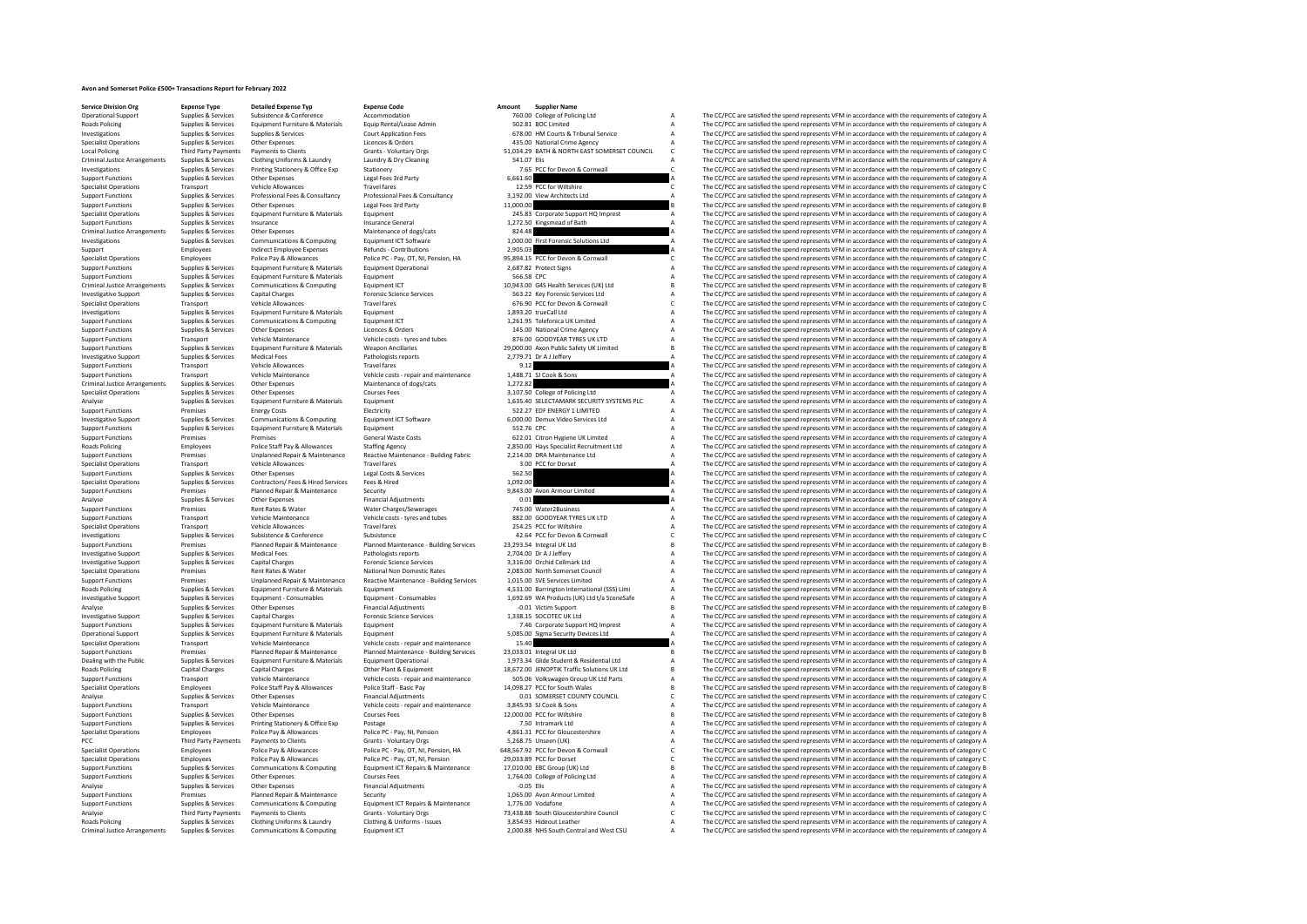|              | BATH & NORTH EAST SOMERSET COUNCIL                                | в                  | т      |
|--------------|-------------------------------------------------------------------|--------------------|--------|
|              | SELECTAMARK SECURITY SYSTEMS PLC                                  | A                  | T      |
|              |                                                                   | A                  | T      |
|              | Step Up                                                           | Δ                  | T      |
|              | My Staff Shop Limited                                             | A                  | T      |
|              | Step Up                                                           |                    | T      |
|              |                                                                   |                    | T      |
|              | Softcat Limited                                                   |                    | T      |
|              | <b>Resolve West</b>                                               | Ŕ                  | T      |
|              | PCC for Wiltshire                                                 | Ċ                  | T      |
|              | Wychanger Ltd                                                     |                    | T      |
|              |                                                                   | A                  | T      |
|              | PCC for Durham                                                    | A                  | T      |
|              | My Staff Shop Limited                                             | A                  | T      |
|              |                                                                   |                    | T      |
| Н            | North Somerset Council                                            | A                  | T      |
|              | <b>Badger Software Ltd</b>                                        | A                  | T      |
|              |                                                                   |                    |        |
|              | Water2Business                                                    | A                  | T<br>T |
|              | PCC for Wiltshire                                                 | Ċ                  |        |
|              | Mendip District Council                                           |                    | T      |
| Г            |                                                                   | A                  | T      |
|              | PCC for Devon & Cornwall                                          | Ċ                  | T      |
|              | Integral UK Ltd                                                   | B                  | T      |
| Í            | PCC for Devon & Cornwall                                          | ċ                  | T      |
|              | South Gloucestershire Council                                     | Ą                  | T      |
|              |                                                                   | A                  | T      |
|              | BMW (UK) Ltd                                                      | B                  | T      |
|              | B & W Equine Group Ltd                                            | A                  | T      |
|              | PCC for Dorset                                                    | Ċ                  | T      |
|              | PCC for Dorset                                                    | Ċ                  | T      |
|              | PCC for Wiltshire                                                 | A                  | T      |
| $\mathbf{I}$ |                                                                   | B                  | T      |
|              | Sepura Ltd                                                        | A                  | T      |
|              | Corporate Support HQ Imprest                                      | A                  | T      |
|              |                                                                   | A                  |        |
| I            | R Lewis & Co (UK) Limited                                         | A                  | T      |
|              | Matrix SCM Ltd                                                    |                    | T      |
|              | PCC for Devon & Cornwall                                          | c                  | T      |
|              | PCC for Wiltshire                                                 | c                  | T      |
| И            |                                                                   | A                  | T      |
|              | WA Products (UK) Ltd t/a SceneSafe                                | AAACAACA           | T      |
|              | Hays Specialist Recruitment Ltd                                   |                    | T      |
| I.           | North Somerset Council                                            |                    | T      |
|              | PCC for Dorset                                                    |                    | T      |
|              | Corporate Support HQ Imprest                                      |                    | T      |
|              | MOBILE WINDSCREENS LTD                                            |                    | T      |
| I.           | PCC for Devon & Cornwall                                          |                    | Ť      |
|              | PCC for South Wales                                               |                    | T      |
|              | Datatag ID Ltd                                                    |                    | Ť      |
|              |                                                                   |                    |        |
|              |                                                                   |                    |        |
|              | PCC for Devon & Cornwall                                          | A<br>C             | T      |
|              | Gordano Tree Care                                                 |                    | T      |
|              | AA Business Services                                              |                    | Ť      |
|              | PCC for Devon & Cornwall                                          | A<br>A<br>C        | T      |
|              | Specialist Computer Centres                                       | A                  | T      |
|              | PCC for Dorset                                                    | $\tilde{\epsilon}$ | T      |
| ı            |                                                                   | A                  | T      |
|              | City of London Police                                             |                    | Ť      |
|              | Hays Specialist Recruitment Ltd                                   |                    | T      |
|              | Eagle Eve Innovation's Ltd                                        |                    | T      |
|              | Staceys Motors                                                    |                    | T      |
|              | Walker Fire UK Ltd                                                |                    | T      |
|              | SVE Services Limited                                              |                    | T      |
| Í.           | Corporate Support HQ Imprest                                      | AAAAAAA            | T      |
|              |                                                                   |                    | T      |
|              | Hays Specialist Recruitment Ltd<br>BRITISH TELECOMMUNICATIONS PLC | A<br>A             | T      |
| ŕ.           | Sodexo Limited                                                    | $\overline{B}$     | T      |
|              |                                                                   |                    | T      |
|              | SUEZ Recycling and Recovery UK Ltd                                | A<br>A             | T      |
| I            |                                                                   |                    | T      |
|              | Hays Specialist Recruitment Ltd                                   |                    | T      |
|              | First West of England Ltd                                         | A<br>A             | T      |
|              | AI TRAINING SERVICES LTD                                          | A                  |        |
|              | SOMERSET COUNTY COUNCIL                                           | $\tilde{\epsilon}$ | T      |
|              | <b>Bechtle Direct Ltd</b>                                         | A                  | T      |
|              | Data Pro IT Ltd                                                   | A                  | T      |
|              | S.M. Gauge Company Limited                                        | A                  | T      |
|              | BRITISH TELECOMMUNICATIONS PLC                                    | B                  | Ť      |
|              | PCC for Devon & Cornwall                                          | B                  | T      |
|              | <b>Bridgwater Trailers Ltd</b>                                    | A                  | T      |
|              | PCC for Devon & Cornwall                                          | ċ                  | T      |
|              | SVE Services Limited                                              | A                  | T      |
|              | PCC for Dorset                                                    |                    | T      |
|              | Staceys Motors                                                    |                    | T      |
|              | PCC for Dorset                                                    | A<br>A<br>C        | T      |
|              | Orchid Cellmark Ltd                                               | B                  | T      |

| <b>Support Functions</b>             | Premises                    | Rent Rates & Water                 | Rents                                    | 15,012.50 BATH & NORTH EAST SOMERSET COUNCIL                                   | B                              | The CC/PCC are satisfied the spend represents VFM in accordance with the requirements of category B |
|--------------------------------------|-----------------------------|------------------------------------|------------------------------------------|--------------------------------------------------------------------------------|--------------------------------|-----------------------------------------------------------------------------------------------------|
| Analyse                              | Supplies & Services         | Equipment Furniture & Materials    | Equipment                                | 770.00 SELECTAMARK SECURITY SYSTEMS PLC                                        | $\Delta$                       | The CC/PCC are satisfied the spend represents VFM in accordance with the requirements of category A |
|                                      |                             |                                    |                                          |                                                                                |                                |                                                                                                     |
| <b>Specialist Operations</b>         | Transport                   | Vehicle Maintenance                | Vehicle costs - fuel                     | 1,886.08                                                                       |                                | The CC/PCC are satisfied the spend represents VFM in accordance with the requirements of category A |
| <b>Support Functions</b>             | Supplies & Services         | Other Expenses                     | <b>Courses Fees</b>                      | 1,012.50 Step Up                                                               |                                | The CC/PCC are satisfied the spend represents VFM in accordance with the requirements of category A |
| <b>Support Functions</b>             | Supplies & Services         | Contractors/ Fees & Hired Services | Fees & Hired                             | 1,065.00 My Staff Shop Limited                                                 | A                              | The CC/PCC are satisfied the spend represents VFM in accordance with the requirements of category A |
| <b>Support Functions</b>             | Supplies & Services         | Other Expenses                     | <b>Courses Fees</b>                      | 600.00 Step Up                                                                 |                                | The CC/PCC are satisfied the spend represents VFM in accordance with the requirements of category A |
| <b>Support Functions</b>             | Supplies & Services         | <b>Medical Fees</b>                | Drugs & Medical Requisites               | 636.51                                                                         |                                | The CC/PCC are satisfied the spend represents VFM in accordance with the requirements of category A |
| <b>Roads Policing</b>                | Supplies & Services         | Communications & Computing         | Equipment ICT Hardware Purch             | 3,574.04 Softcat Limited                                                       |                                | The CC/PCC are satisfied the spend represents VFM in accordance with the requirements of category A |
| Analyse                              | Supplies & Services         | Other Expenses                     | <b>Financial Adjustments</b>             | 0.01 Resolve West                                                              | $\overline{R}$                 | The CC/PCC are satisfied the spend represents VFM in accordance with the requirements of category B |
| <b>Operational Support</b>           | Employees                   | Police Pay & Allowances            | Police PC - Pay, NI, Pension             | 4,887.15 PCC for Wiltshire                                                     | c                              | The CC/PCC are satisfied the spend represents VFM in accordance with the requirements of category C |
| <b>Support Functions</b>             | Supplies & Services         | Clothing Uniforms & Laundry        | Clothing & Uniforms - Issues             | 511.25 Wychanger Ltd                                                           |                                | The CC/PCC are satisfied the spend represents VFM in accordance with the requirements of category A |
| <b>Criminal Justice Arrangements</b> | Supplies & Services         | Other Expenses                     | Maintenance of dogs/cats                 | 812.95                                                                         |                                | The CC/PCC are satisfied the spend represents VFM in accordance with the requirements of category A |
| <b>Investigative Support</b>         | Supplies & Services         | Other Expenses                     | <b>Courses Fees</b>                      | 2.375.00 PCC for Durham                                                        |                                | The CC/PCC are satisfied the spend represents VFM in accordance with the requirements of category A |
| <b>Support Functions</b>             | Supplies & Services         | Contractors/ Fees & Hired Services | Fees & Hired                             | 737.50 My Staff Shop Limited                                                   |                                | The CC/PCC are satisfied the spend represents VFM in accordance with the requirements of category A |
| Investigations                       | Supplies & Services         | Professional Fees & Consultancy    | Professional Fees & Consultancy          | 506.46                                                                         |                                | The CC/PCC are satisfied the spend represents VFM in accordance with the requirements of category A |
| <b>Support Functions</b>             | Premises                    | Rent Rates & Water                 | National Non Domestic Rates              | 1,742.00 North Somerset Council                                                |                                | The CC/PCC are satisfied the spend represents VFM in accordance with the requirements of category A |
| <b>Specialist Operations</b>         | Supplies & Services         | Other Expenses                     | Licences & Orders                        | 5,507.00 Badger Software Ltd                                                   |                                | The CC/PCC are satisfied the spend represents VFM in accordance with the requirements of category A |
| <b>Support Functions</b>             | Premises                    | Rent Rates & Water                 | Water Charges/Sewerages                  | 2.006.55 Water2Business                                                        |                                | The CC/PCC are satisfied the spend represents VFM in accordance with the requirements of category A |
|                                      |                             |                                    |                                          | 5.513.58 PCC for Wiltshire                                                     | $\overline{A}$<br>$\mathsf{C}$ |                                                                                                     |
| Operational Support                  | Employees                   | Police Pay & Allowances            | Police Sgt - Pay, NI, Pension            |                                                                                |                                | The CC/PCC are satisfied the spend represents VFM in accordance with the requirements of category C |
| <b>Support Functions</b>             | Premises                    | <b>Rent Rates &amp; Water</b>      | National Non Domestic Rates              | 3,302.00 Mendip District Council                                               | $\Delta$                       | The CC/PCC are satisfied the spend represents VFM in accordance with the requirements of category A |
| Investigations                       | Supplies & Services         | Other Expenses                     | Legal Costs & Services                   | 812.50                                                                         |                                | The CC/PCC are satisfied the spend represents VFM in accordance with the requirements of category A |
| <b>Specialist Operations</b>         | Employees                   | Police Pay & Allowances            | Police Sgt - Pay, OT, NI, Pension        | 18,179.60 PCC for Devon & Cornwall                                             | c                              | The CC/PCC are satisfied the spend represents VFM in accordance with the requirements of category C |
| <b>Support Functions</b>             | Premises                    | Unplanned Repair & Maintenance     | Reactive Maintenance - Building Services | 42,608.18 Integral UK Ltd                                                      | B                              | The CC/PCC are satisfied the spend represents VFM in accordance with the requirements of category B |
| Investigations                       | Transport                   | <b>Vehicle Allowances</b>          | <b>Travel fares</b>                      | 110.70 PCC for Devon & Cornwall                                                | C                              | The CC/PCC are satisfied the spend represents VFM in accordance with the requirements of category C |
| <b>Specialist Operations</b>         | Supplies & Services         | Equipment Furniture & Materials    | Equipment                                | 1,159.00 South Gloucestershire Council                                         | A                              | The CC/PCC are satisfied the spend represents VFM in accordance with the requirements of category A |
| Support                              | Employees                   | <b>Indirect Employee Expenses</b>  | Refunds - Contributions                  | 789.17                                                                         |                                | The CC/PCC are satisfied the spend represents VFM in accordance with the requirements of category A |
| <b>Support Functions</b>             | <b>Capital Charges</b>      | <b>Capital Charges</b>             | <b>Vehicles Purchase</b>                 | 16,303.24 BMW (UK) Ltd                                                         | B                              | The CC/PCC are satisfied the spend represents VFM in accordance with the requirements of category B |
| Analyse                              | Supplies & Services         | Professional Fees & Consultancy    | Professional Fees & Consultancy          | 1,187.13 B & W Equine Group Ltd                                                | $\overline{A}$                 | The CC/PCC are satisfied the spend represents VFM in accordance with the requirements of category A |
| <b>Specialist Operations</b>         | Supplies & Services         | Subsistence & Conference           | Subsistence                              | 288.79 PCC for Dorset                                                          | $\mathsf{C}$                   | The CC/PCC are satisfied the spend represents VFM in accordance with the requirements of category C |
| <b>Support Functions</b>             | Employees                   | Police Pay & Allowances            | Police PC - Pay, OT, NI, Pension         | 5,318.69 PCC for Dorset                                                        | c                              | The CC/PCC are satisfied the spend represents VFM in accordance with the requirements of category C |
| <b>Specialist Operations</b>         | Employees                   | Police Pay & Allowances            | Police Ch Insp - Pay, NI, Pension        | 7.226.63 PCC for Wiltshire                                                     | A                              | The CC/PCC are satisfied the spend represents VFM in accordance with the requirements of category A |
| <b>Support Functions</b>             |                             |                                    | <b>Vehicle Conversions</b>               | 45.802.00                                                                      |                                |                                                                                                     |
|                                      | <b>Capital Charges</b>      | <b>Capital Charges</b>             |                                          |                                                                                |                                | The CC/PCC are satisfied the spend represents VFM in accordance with the requirements of category B |
| <b>Specialist Operations</b>         | Supplies & Services         | Equipment Furniture & Materials    | Equipment                                | 500.00 Sepura Ltd                                                              |                                | The CC/PCC are satisfied the spend represents VFM in accordance with the requirements of category A |
| <b>Specialist Operations</b>         | Transport                   | Vehicle Allowances                 | <b>Travel fares</b>                      | 4.40 Corporate Support HQ Imprest                                              | $\overline{A}$                 | The CC/PCC are satisfied the spend represents VFM in accordance with the requirements of category A |
| <b>Support Functions</b>             | Supplies & Services         | Professional Fees & Consultancy    | Professional Fees & Consultancy          | 7,000.00 R Lewis & Co (UK) Limited                                             | A                              | The CC/PCC are satisfied the spend represents VFM in accordance with the requirements of category A |
| Analyse                              | Employees                   | Police Staff Pay & Allowances      | <b>Staffing Agency</b>                   | 4.046.63 Matrix SCM Ltd                                                        | $\overline{A}$                 | The CC/PCC are satisfied the spend represents VFM in accordance with the requirements of category A |
| <b>Specialist Operations</b>         | Employees                   | Police Pay & Allowances            | Police Insp - Pay, NI, Pension           | 6,616.62 PCC for Devon & Cornwall                                              | $\mathsf{C}$                   | The CC/PCC are satisfied the spend represents VFM in accordance with the requirements of category C |
| <b>Specialist Operations</b>         | Employees                   | Police Pay & Allowances            | Police Ch Insp - Pav. NI. Pension. HA    | 7,597.63 PCC for Wiltshire                                                     | Ċ                              | The CC/PCC are satisfied the spend represents VFM in accordance with the requirements of category C |
| <b>Support Functions</b>             | Supplies & Services         | Other Expenses                     | Legal Costs & Services                   | 550.00                                                                         |                                | The CC/PCC are satisfied the spend represents VFM in accordance with the requirements of category A |
| <b>Investigative Support</b>         | Supplies & Services         | Equipment - Consumables            | Foujnment - Consumables                  | 612.62 WA Products (UK) Ltd t/a SceneSafe                                      | $\Delta$                       | The CC/PCC are satisfied the spend represents VFM in accordance with the requirements of category A |
| <b>Support Functions</b>             | Employees                   | <b>Indirect Employee Expenses</b>  | Advertising for Staff                    | 1,843.59 Hays Specialist Recruitment Ltd                                       | A                              | The CC/PCC are satisfied the spend represents VFM in accordance with the requirements of category A |
| <b>Local Policing</b>                | Premises                    | Rent Rates & Water                 | Rents                                    | 5.050.00 North Somerset Council                                                | A                              | The CC/PCC are satisfied the spend represents VFM in accordance with the requirements of category A |
| <b>Specialist Operations</b>         | Employees                   | Police Staff Pay & Allowances      | Police Staff - Pay, NI, Pension          | 10,754.40 PCC for Dorset                                                       | $\mathsf{C}$                   | The CC/PCC are satisfied the spend represents VFM in accordance with the requirements of category C |
| <b>Support Functions</b>             | Transport                   | Vehicle Maintenance                | Vehicle costs - licences                 | 6,240.00 Corporate Support HQ Imprest                                          | A                              | The CC/PCC are satisfied the spend represents VFM in accordance with the requirements of category A |
| <b>Support Functions</b>             | Transport                   | Vehicle Maintenance                | Vehicle costs - repair and maintenance   | 650.00 MOBILE WINDSCREENS LTD                                                  | $\overline{A}$                 | The CC/PCC are satisfied the spend represents VFM in accordance with the requirements of category A |
|                                      |                             |                                    |                                          |                                                                                |                                |                                                                                                     |
| <b>Support Functions</b>             | Transport                   | <b>Vehicle Allowances</b>          | <b>Travel fares</b>                      | 14.20 PCC for Devon & Cornwall                                                 | c                              | The CC/PCC are satisfied the spend represents VFM in accordance with the requirements of category C |
| <b>Sunnort Functions</b>             | <b>Employees</b>            | Police Overtime                    | Police PC - Overtime                     | 980.91 PCC for South Wales                                                     | $\mathsf A$                    | The CC/PCC are satisfied the spend represents VEM in accordance with the requirements of category A |
| Analyse                              | Supplies & Services         | Equipment Furniture & Materials    | <b>Equipment Operational</b>             | 3,500.00 Datatag ID Ltd                                                        |                                | The CC/PCC are satisfied the spend represents VFM in accordance with the requirements of category A |
| <b>Support Functions</b>             | Supplies & Services         | Communications & Computing         | <b>Telephone Calls</b>                   | 1.212.64 PCC for Devon & Cornwall                                              | $\mathsf{c}$                   | The CC/PCC are satisfied the spend represents VFM in accordance with the requirements of category C |
| <b>Support Functions</b>             | Premises                    | Planned Repair & Maintenance       | <b>Grounds Maintenance</b>               | 2.085.00 Gordano Tree Care                                                     | A                              | The CC/PCC are satisfied the spend represents VFM in accordance with the requirements of category A |
| <b>Support Functions</b>             | Transport                   | Vehicle Workshops/Maintenance      | Vehicle recovery                         | 1.547.00 AA Business Services                                                  | A                              | The CC/PCC are satisfied the spend represents VFM in accordance with the requirements of category A |
| <b>Criminal Justice Arrangements</b> | Employees                   | Police Pay & Allowances            | Police Sgt - Pay, OT, NI, Pension, HA    | 11.285.92 PCC for Devon & Cornwall                                             | $\mathsf{c}$                   | The CC/PCC are satisfied the spend represents VFM in accordance with the requirements of category C |
| <b>Support Functions</b>             | <b>Capital Charges</b>      | <b>Capital Charges</b>             | <b>ICT Equipment Purchase</b>            | 2.316.00 Specialist Computer Centres                                           | A                              | The CC/PCC are satisfied the spend represents VFM in accordance with the requirements of category A |
| <b>Specialist Operations</b>         | Employees                   | Police Pay & Allowances            | Police PC - Pay, OT, NI, Pension         | 28,535.59 PCC for Dorset                                                       | c                              | The CC/PCC are satisfied the spend represents VFM in accordance with the requirements of category C |
| <b>Specialist Operations</b>         | Transport                   | Vehicle Maintenance                | Vehicle costs - fuel                     | 1,017.02                                                                       |                                | The CC/PCC are satisfied the spend represents VFM in accordance with the requirements of category A |
| Investigations                       | Supplies & Services         | Other Expenses                     | <b>Courses Fees</b>                      | 2,739.00 City of London Police                                                 | $\overline{A}$                 | The CC/PCC are satisfied the spend represents VFM in accordance with the requirements of category A |
| <b>Support Functions</b>             | <b>Capital Charges</b>      | <b>Capital Charges</b>             | <b>ICT Equipment Purchase</b>            | 1,250.00 Hays Specialist Recruitment Ltd                                       | A                              | The CC/PCC are satisfied the spend represents VFM in accordance with the requirements of category A |
| Disused                              | Supplies & Services         | Other Expenses                     | <b>Courses Fees</b>                      | 5.200.00 Eagle Eve Innovation's Ltd                                            | $\overline{A}$                 | The CC/PCC are satisfied the spend represents VFM in accordance with the requirements of category A |
| <b>Support Functions</b>             | Transport                   | Vehicle Maintenance                |                                          | 2.059.58 Stacevs Motors                                                        | $\overline{A}$                 |                                                                                                     |
|                                      |                             |                                    | Vehicle costs - repair and maintenance   |                                                                                |                                | The CC/PCC are satisfied the spend represents VFM in accordance with the requirements of category A |
| <b>Support Functions</b>             | Transport                   | Vehicle Maintenance                | Vehicle costs - commissioning            | 1.445.50 Walker Fire UK I td                                                   | $\Delta$                       | The CC/PCC are satisfied the spend represents VFM in accordance with the requirements of category A |
| <b>Support Functions</b>             | Premises                    | Unplanned Repair & Maintenance     | Reactive Maintenance - Building Services | 690.00 SVE Services Limited                                                    | A                              | The CC/PCC are satisfied the spend represents VFM in accordance with the requirements of category A |
| Investigations                       | Supplies & Services         | Communications & Computing         | <b>Equipment ICT Consumables</b>         | 18.99 Corporate Support HQ Imprest                                             | $\overline{A}$                 | The CC/PCC are satisfied the spend represents VFM in accordance with the requirements of category A |
| <b>Support Functions</b>             | <b>Capital Charges</b>      | <b>Capital Charges</b>             | <b>ICT Equipment Purchase</b>            | 1.000.00 Havs Specialist Recruitment Ltd                                       | $\mathbb A$                    | The CC/PCC are satisfied the spend represents VFM in accordance with the requirements of category A |
| <b>Support Functions</b>             | Supplies & Services         | Communications & Computing         | Equipment ICT                            | 1.396.82 BRITISH TELECOMMUNICATIONS PLC                                        | A                              | The CC/PCC are satisfied the spend represents VFM in accordance with the requirements of category A |
| <b>Support Functions</b>             | Premises                    | Cleaning & Domestic Supplies       | <b>Cleaning Charges</b>                  | 11.202.08 Sodexo Limited                                                       | B                              | The CC/PCC are satisfied the spend represents VFM in accordance with the requirements of category B |
| Disused                              | Premises                    | Premises                           | General Waste Costs                      | 700.00 SUEZ Recycling and Recovery UK Ltd                                      |                                | The CC/PCC are satisfied the spend represents VFM in accordance with the requirements of category A |
| <b>Support Functions</b>             | Supplies & Services         | Other Expenses                     | Legal Costs & Services                   | 562.50                                                                         |                                | The CC/PCC are satisfied the spend represents VFM in accordance with the requirements of category A |
| <b>Support Functions</b>             | <b>Capital Charges</b>      | <b>Capital Charges</b>             | <b>ICT Equipment Purchase</b>            | 3,150.00 Hays Specialist Recruitment Ltd                                       | A                              | The CC/PCC are satisfied the spend represents VFM in accordance with the requirements of category A |
| <b>Criminal Justice Arrangements</b> | Supplies & Services         | Other Expenses                     | <b>Remand costs</b>                      | 1.589.25 First West of England Itd                                             | A                              | The CC/PCC are satisfied the spend represents VFM in accordance with the requirements of category A |
| <b>Support Functions</b>             | Supplies & Services         | Other Expenses                     | <b>Courses Fees</b>                      | 800.00 AI TRAINING SERVICES LTD                                                | A                              | The CC/PCC are satisfied the spend represents VFM in accordance with the requirements of category A |
| Analyse                              | <b>Third Party Payments</b> | Payments to Clients                | Grants - Voluntary Orgs                  | 102.309.99 SOMERSET COUNTY COUNCIL                                             | $\mathsf{c}$                   | The CC/PCC are satisfied the spend represents VFM in accordance with the requirements of category C |
| <b>Specialist Operations</b>         | Supplies & Services         | Communications & Computing         | Equipment ICT Hardware Purch             | 1,492.50 Bechtle Direct Ltd                                                    | A                              | The CC/PCC are satisfied the spend represents VFM in accordance with the requirements of category A |
| <b>Support Functions</b>             | Supplies & Services         | Communications & Computing         | Equipment ICT Hardware Purch             | 1.588.00 Data Pro IT Ltd                                                       | A                              | The CC/PCC are satisfied the spend represents VFM in accordance with the requirements of category / |
| <b>Support Functions</b>             | Supplies & Services         | Equipment Furniture & Materials    | Equipment                                | 823.00 S.M. Gauge Company Limited                                              |                                | The CC/PCC are satisfied the spend represents VFM in accordance with the requirements of category A |
|                                      | Supplies & Services         |                                    |                                          |                                                                                | A                              |                                                                                                     |
| <b>Support Functions</b>             |                             | Communications & Computing         | Equipment ICT                            | 13,409.00 BRITISH TELECOMMUNICATIONS PLC<br>10.308.73 PCC for Devon & Cornwall | B                              | The CC/PCC are satisfied the spend represents VFM in accordance with the requirements of category B |
| <b>Specialist Operations</b>         |                             |                                    |                                          |                                                                                | $\overline{B}$                 | The CC/PCC are satisfied the spend represents VFM in accordance with the requirements of category B |
|                                      | Premises                    | Cleaning & Domestic Supplies       | <b>Cleaning Charges</b>                  |                                                                                |                                |                                                                                                     |
| Roads Policing                       | Supplies & Services         | Equipment Furniture & Materials    | Equipment                                | 1,385.00 Bridgwater Trailers Ltd                                               | A                              | The CC/PCC are satisfied the spend represents VFM in accordance with the requirements of category A |
| <b>Criminal Justice Arrangements</b> | Employees                   | Police Pay & Allowances            | Police Sgt - Pay, OT, NI, Pension, HA    | 81.614.93 PCC for Devon & Cornwall                                             | $\mathfrak{c}$                 | The CC/PCC are satisfied the spend represents VFM in accordance with the requirements of category C |
| <b>Support Functions</b>             | Premises                    | Planned Repair & Maintenance       | Planned Maintenance - Building Fabric    | 3,095.00 SVE Services Limited                                                  |                                | The CC/PCC are satisfied the spend represents VFM in accordance with the requirements of category A |
| <b>Specialist Operations</b>         | Supplies & Services         | Subsistence & Conference           | Subsistence                              | 26.41 PCC for Dorset                                                           | $\overline{A}$                 | The CC/PCC are satisfied the spend represents VFM in accordance with the requirements of category A |
| <b>Support Functions</b>             | Transport                   | Vehicle Maintenance                | Vehicle costs - repair and maintenance   | 2,986.90 Staceys Motors                                                        | A                              | The CC/PCC are satisfied the spend represents VFM in accordance with the requirements of category A |
| <b>Specialist Operations</b>         | Employees                   | Police Pay & Allowances            | Police PC - Pav. OT. NI. Pension         | 28.948.44 PCC for Dorset                                                       | $\mathfrak{c}$                 | The CC/PCC are satisfied the spend represents VFM in accordance with the requirements of category C |
| <b>Investigative Support</b>         | Supplies & Services         | <b>Capital Charges</b>             | <b>Forensic Science Services</b>         | 21,435.50 Orchid Cellmark Ltd                                                  | $\mathbf{B}$                   | The CC/PCC are satisfied the spend represents VFM in accordance with the requirements of category B |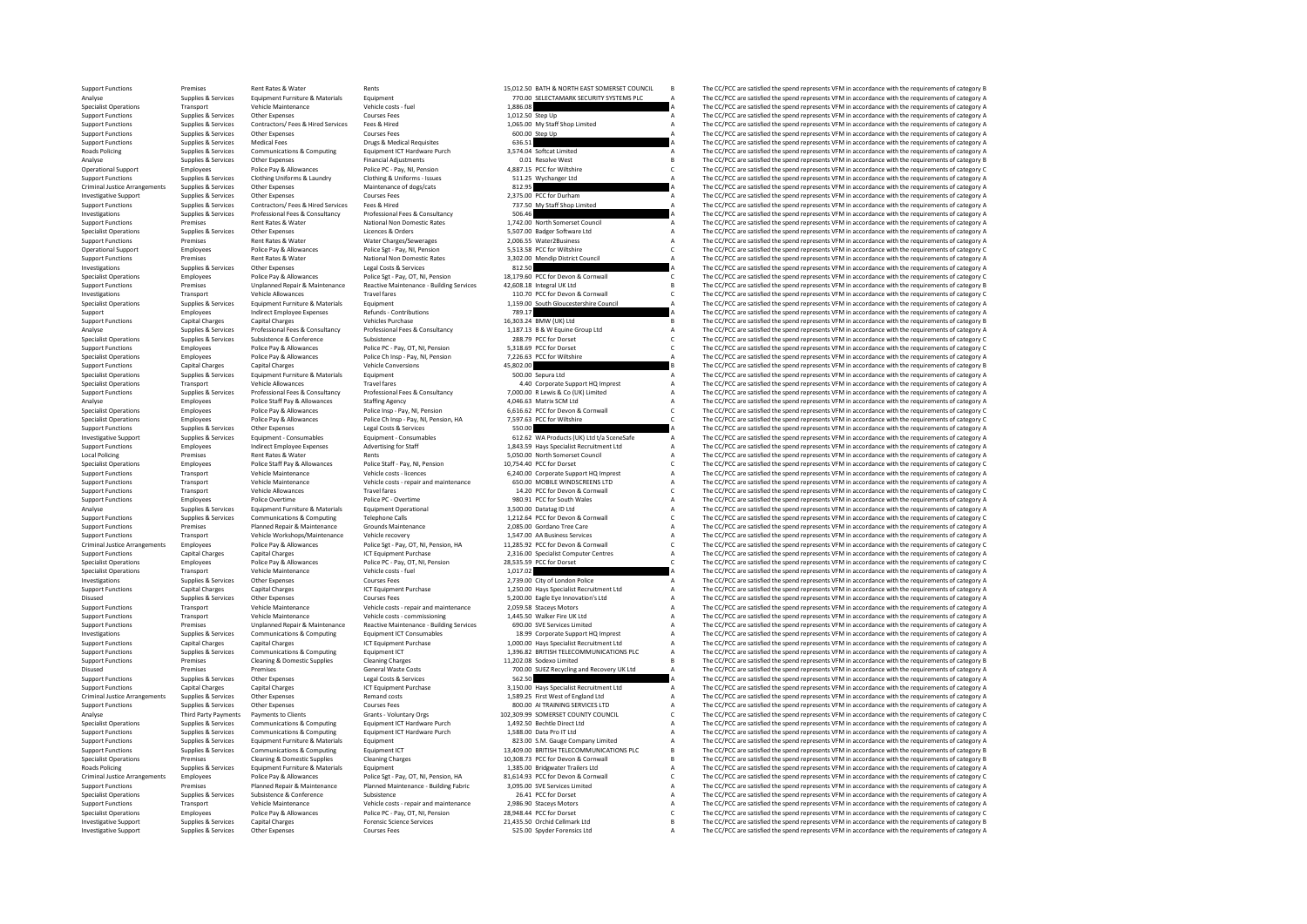| <b>Support Functions</b>             | Supplies & Services         | Equipment Furniture & Materials            | Equipment                                | 661.00 Dynamic CCTV Ltd                       | A              | The CC/PCC are satisfied the spend represents VFM in accordance with the requirements of category A |
|--------------------------------------|-----------------------------|--------------------------------------------|------------------------------------------|-----------------------------------------------|----------------|-----------------------------------------------------------------------------------------------------|
| Criminal Justice Arrangements        | Supplies & Services         | Other Expenses                             | Remand costs                             | 1,351.48 WA Products (UK) Ltd t/a SceneSafe   | А              | The CC/PCC are satisfied the spend represents VFM in accordance with the requirements of category A |
| <b>Support Functions</b>             | <b>Capital Charges</b>      | <b>Capital Charges</b>                     | Additions: Non Enhancing Fees            | 972.98 Ridge & Partners LLP                   | A              | The CC/PCC are satisfied the spend represents VFM in accordance with the requirements of category A |
| <b>Support Functions</b>             | Supplies & Services         | Other Expenses                             | Licences & Orders                        | 1.000.00 First Forensic Solutions Ltd         | А              | The CC/PCC are satisfied the spend represents VFM in accordance with the requirements of category A |
| <b>Specialist Operations</b>         | Supplies & Services         | Other Expenses                             | <b>Courses Fees</b>                      | 1,850.00 PCC for Dorset                       | A              | The CC/PCC are satisfied the spend represents VFM in accordance with the requirements of category A |
| <b>Support Functions</b>             | Premises                    | Planned Repair & Maintenance               | Grounds Maintenance                      | 2,100.00 PLANT CARE INTERIORSCAPES            | A              | The CC/PCC are satisfied the spend represents VFM in accordance with the requirements of category A |
| <b>Support Functions</b>             | Supplies & Services         | Contractors/ Fees & Hired Services         | Fees & Hired                             | 2,083.33 My Staff Shop Limited                | A              | The CC/PCC are satisfied the spend represents VFM in accordance with the requirements of category A |
| <b>Support Functions</b>             | Supplies & Services         | Other Expenses                             | Legal Costs & Services                   | 600.00                                        |                | The CC/PCC are satisfied the spend represents VFM in accordance with the requirements of category A |
| <b>Specialist Operations</b>         | Employees                   | Police Pay & Allowances                    | Housing Allowance - PC                   | 314.12 PCC for Wiltshire                      |                | The CC/PCC are satisfied the spend represents VFM in accordance with the requirements of category C |
|                                      |                             | Vehicle Maintenance                        |                                          |                                               |                |                                                                                                     |
| <b>Support Functions</b>             | Transport                   |                                            | Vehicle costs - repair and maintenance   | 1,748.63 Press Commercial Bodyworks           | A              | The CC/PCC are satisfied the spend represents VFM in accordance with the requirements of category A |
| <b>Support Functions</b>             | Premises                    | Unplanned Repair & Maintenance             | Reactive Maintenance - Building Services | 1,965.00 SVE Services Limited                 | А              | The CC/PCC are satisfied the spend represents VFM in accordance with the requirements of category A |
| <b>Support Functions</b>             | Employees                   | Police Pay & Allowances                    | Police PC - Pav. OT. NI. Pension         | 5,402.63 PCC for Dorset                       | C              | The CC/PCC are satisfied the spend represents VFM in accordance with the requirements of category C |
| <b>Investigative Support</b>         | Supplies & Services         | <b>Medical Fees</b>                        | Pathologists reports                     | 2.779.71 Dr DS Cook                           | А              | The CC/PCC are satisfied the spend represents VFM in accordance with the requirements of category A |
| <b>Support Functions</b>             | Employees                   | Police Pay & Allowances                    | Police PC - Pav. OT. NI. Pension         | 4.424.73 PCC for Devon & Cornwall             | $\mathfrak{c}$ | The CC/PCC are satisfied the spend represents VEM in accordance with the requirements of category C |
| <b>Support Functions</b>             | Transport                   | Vehicle Maintenance                        | Vehicle costs - commissioning            | 405.76 Taunton Motor Company                  |                | The CC/PCC are satisfied the spend represents VFM in accordance with the requirements of category A |
| <b>Support Functions</b>             | Supplies & Services         | Equipment Furniture & Materials            | Equipment                                | 54.588.00 ScenePro Limited                    | C              | The CC/PCC are satisfied the spend represents VFM in accordance with the requirements of category C |
| <b>Support Functions</b>             | Transport                   | <b>Vehicle Maintenance</b>                 | Vehicle costs - repair and maintenance   | 1.374.37 SJ Cook & Sons                       | A              | The CC/PCC are satisfied the spend represents VFM in accordance with the requirements of category A |
| <b>Support Functions</b>             | Premises                    | Planned Repair & Maintenance               | Planned Maintenance - Building Fabric    | 2.500.00 SVE Services Limited                 | А              | The CC/PCC are satisfied the spend represents VFM in accordance with the requirements of category A |
| <b>Support Functions</b>             | Supplies & Services         | Communications & Computing                 | Equipment ICT Repairs & Maintenance      | 2,494.82 Sopra Steria Limited                 | А              | The CC/PCC are satisfied the spend represents VFM in accordance with the requirements of category A |
|                                      |                             |                                            |                                          |                                               |                |                                                                                                     |
| <b>Investigative Support</b>         | Supplies & Services         | Subsistence & Conference                   | Accommodation                            | 1,275.00 Alecto Forensic Services Ltd         | А              | The CC/PCC are satisfied the spend represents VFM in accordance with the requirements of category A |
| <b>Support Functions</b>             | Transport                   | <b>Vehicle Allowances</b>                  | <b>Travel fares</b>                      | 12.00 PCC for Dorset                          | $\mathfrak{c}$ | The CC/PCC are satisfied the spend represents VFM in accordance with the requirements of category C |
| Analyse                              | Supplies & Services         | Other Expenses                             | <b>Financial Adjustments</b>             | $-0.03$                                       |                | The CC/PCC are satisfied the spend represents VFM in accordance with the requirements of category A |
| <b>Support Functions</b>             | Transport                   | Vehicle Maintenance                        | Vehicle costs - fuel                     | 35,867.07 Allstar Business Solutions Ltd      | В              | The CC/PCC are satisfied the spend represents VFM in accordance with the requirements of category B |
| <b>Support Functions</b>             | Supplies & Services         | Communications & Computing                 | Equipment ICT Repairs & Maintenance      | 1,485.00 Specialist Computer Centres          | A              | The CC/PCC are satisfied the spend represents VFM in accordance with the requirements of category A |
| Disused                              | Supplies & Services         | Printing Stationery & Office Exp           | Reprographics                            | 60.441.66 Xerox (UK) Ltd                      | c              | The CC/PCC are satisfied the spend represents VFM in accordance with the requirements of category C |
| <b>Support Functions</b>             | Premises                    | Planned Repair & Maintenance               | Security                                 | 1,842.00 Tyco Fire & Integrated Solutions (U  | А              | The CC/PCC are satisfied the spend represents VFM in accordance with the requirements of category A |
| <b>Support Functions</b>             | Supplies & Services         | <b>Equipment Furniture &amp; Materials</b> | Equipment                                | 541.88 CPC                                    | А              | The CC/PCC are satisfied the spend represents VFM in accordance with the requirements of category A |
| <b>Support Functions</b>             | Premises                    | Unplanned Repair & Maintenance             | Reactive Maintenance - Building Fabric   | 1,698.00 DRA Maintenance Ltd                  | А              | The CC/PCC are satisfied the spend represents VFM in accordance with the requirements of category A |
|                                      |                             |                                            | <b>Vehicles Purchase</b>                 |                                               | B              |                                                                                                     |
| <b>Support Functions</b>             | <b>Capital Charges</b>      | <b>Capital Charges</b>                     |                                          | 40,142.00 Volkswagen Group UK Ltd Vehicles    |                | The CC/PCC are satisfied the spend represents VFM in accordance with the requirements of category B |
| <b>Support Functions</b>             | Supplies & Services         | Communications & Computing                 | <b>Telephone Calls</b>                   | 5,557.50 BRITISH TELECOMMUNICATIONS PLC       | A              | The CC/PCC are satisfied the spend represents VFM in accordance with the requirements of category A |
| <b>Specialist Operations</b>         | Employees                   | Police Overtime                            | Police PC - Overtime                     | 591.10 PCC for Gloucestershire                | A              | The CC/PCC are satisfied the spend represents VFM in accordance with the requirements of category A |
| <b>Criminal Justice Arrangements</b> | Transport                   | Vehicle Hire                               | <b>Hired Vehicle Costs</b>               | 930.00 COUNTY CARS                            | А              | The CC/PCC are satisfied the spend represents VFM in accordance with the requirements of category A |
| <b>Specialist Operations</b>         | Premises                    | Planned Repair & Maintenance               | <b>Alterations to Buildings</b>          | 19,054.22 PCC for Devon & Cornwall            | C              | The CC/PCC are satisfied the spend represents VFM in accordance with the requirements of category C |
| <b>Support Functions</b>             | Premises                    | Rent Rates & Water                         | National Non Domestic Rates              | 539.00 South Gloucestershire                  | A              | The CC/PCC are satisfied the spend represents VFM in accordance with the requirements of category A |
| Criminal Justice Arrangements        | Supplies & Services         | Other Expenses                             | <b>Remand costs</b>                      | 1.113.60 Bidfood                              | A              | The CC/PCC are satisfied the spend represents VFM in accordance with the requirements of category A |
| Investigations                       | Supplies & Services         | Communications & Computing                 | <b>Tel Enquiry Service</b>               | 2,113.40 Equifax Limited                      | A              | The CC/PCC are satisfied the spend represents VFM in accordance with the requirements of category A |
| <b>Criminal Justice Arrangements</b> | Supplies & Services         | <b>Medical Fees</b>                        | Doctors - charges for statements         | 561.58                                        |                | The CC/PCC are satisfied the spend represents VFM in accordance with the requirements of category A |
| <b>Support Functions</b>             | Supplies & Services         | Other Expenses                             | <b>Courses Fees</b>                      | 780.00                                        |                | The CC/PCC are satisfied the spend represents VFM in accordance with the requirements of category A |
|                                      |                             |                                            |                                          | 6.203.56 Vodafone                             |                | The CC/PCC are satisfied the spend represents VFM in accordance with the requirements of category A |
| <b>Support Functions</b>             | Supplies & Services         | Communications & Computing                 | Equipment ICT                            |                                               | A              |                                                                                                     |
| <b>Specialist Operations</b>         | <b>Third Party Payments</b> | Other Local Authorities or Forces          | Contributions to Other Forces            | 53,283.67 PCC for Gloucestershire             | C              | The CC/PCC are satisfied the spend represents VFM in accordance with the requirements of category C |
| <b>Support Functions</b>             | Premises                    | <b>Energy Costs</b>                        | Electricity                              | 928.51 FPG (UK) Ltd                           | A              | The CC/PCC are satisfied the spend represents VFM in accordance with the requirements of category A |
| <b>Support Functions</b>             | Supplies & Services         | Communications & Computing                 | Equipment ICT                            | 14,231.32 Telefonica UK Limited               |                | The CC/PCC are satisfied the spend represents VFM in accordance with the requirements of category B |
| Criminal Justice Arrangements        | Supplies & Services         | Other Expenses                             | Maintenance of dogs/cats                 | 824.48                                        |                | The CC/PCC are satisfied the spend represents VFM in accordance with the requirements of category A |
| Roads Policing                       | Transport                   | Vehicle Workshops/Maintenance              | Vehicle recovery                         | 1,050.00 AA Business Services                 | A              | The CC/PCC are satisfied the spend represents VFM in accordance with the requirements of category A |
| <b>Support Functions</b>             | Supplies & Services         | Communications & Computing                 | Equipment ICT                            | 16.087.46 BRITISH TELECOMMUNICATIONS PLC      | B              | The CC/PCC are satisfied the spend represents VFM in accordance with the requirements of category B |
| <b>Investigative Support</b>         | Supplies & Services         | <b>Capital Charges</b>                     | <b>Forensic Science Services</b>         | 12,456.02 Eurofins Forensics Services Limited | В              | The CC/PCC are satisfied the spend represents VFM in accordance with the requirements of category B |
| <b>Local Policing</b>                | Premises                    | Rent Rates & Water                         | <b>Landlords Service Charge</b>          | 3,646.10 North Somerset Council               | A              | The CC/PCC are satisfied the spend represents VFM in accordance with the requirements of category A |
| <b>Specialist Operations</b>         | Supplies & Services         | Professional Fees & Consultancy            |                                          | 25,000.00 Agilisys Ltd                        | B              | The CC/PCC are satisfied the spend represents VFM in accordance with the requirements of category B |
|                                      |                             |                                            | Professional Fees & Consultancy          |                                               |                |                                                                                                     |
| <b>Support Functions</b>             | Supplies & Services         | Communications & Computing                 | <b>Telephone Calls</b>                   | 541.67 BT PLC                                 | А              | The CC/PCC are satisfied the spend represents VFM in accordance with the requirements of category A |
| <b>Specialist Operations</b>         | Supplies & Services         | Subsistence & Conference                   | Subsistence                              | 283.64 PCC for Devon & Cornwall               | Ċ              | The CC/PCC are satisfied the spend represents VFM in accordance with the requirements of category C |
| Roads Policing                       | Employees                   | Police Staff Pay & Allowances              | <b>Staffing Agency</b>                   | 2,850.00 Hays Specialist Recruitment Ltd      | А              | The CC/PCC are satisfied the spend represents VFM in accordance with the requirements of category A |
| <b>Support Functions</b>             | Premises                    | Planned Repair & Maintenance               | Planned Maintenance - Building Fabric    | 4.875.00 SVE Services Limited                 | A              | The CC/PCC are satisfied the spend represents VFM in accordance with the requirements of category A |
| <b>Specialist Operations</b>         | Transport                   | Vehicle Maintenance                        | Vehicle costs - repair and maintenance   | 1,609.33 PCC for Devon & Cornwall             | A              | The CC/PCC are satisfied the spend represents VFM in accordance with the requirements of category A |
| <b>Investigative Support</b>         | Supplies & Services         | <b>Capital Charges</b>                     | <b>Enrensic Science Services</b>         | 2,084.00 AI TRAINING SERVICES LTD             | А              | The CC/PCC are satisfied the spend represents VFM in accordance with the requirements of category A |
| <b>Specialist Operations</b>         | Employees                   | Police Pay & Allowances                    | Police PC - Pav. OT. NI. Pension         | 5.385.28 PCC for Wiltshire                    | A              | The CC/PCC are satisfied the spend represents VFM in accordance with the requirements of category A |
| <b>Support Functions</b>             | Supplies & Services         | Supplies & Services                        | <b>Court Application Fees</b>            | 3,164.00                                      |                | The CC/PCC are satisfied the spend represents VFM in accordance with the requirements of category A |
| <b>Support Functions</b>             | Supplies & Services         | Communications & Computing                 | Equipment ICT Hardware Purch             | 3.547.27 Bristol City Council                 | A              | The CC/PCC are satisfied the spend represents VFM in accordance with the requirements of category A |
| Criminal Justice Arrangements        |                             | Other Expenses                             | <b>Remand costs</b>                      | 1.589.25 First West of England Ltd            | A              |                                                                                                     |
|                                      | Supplies & Services         | Indirect Employee Expenses                 |                                          | 1.478.70 Havs Specialist Recruitment Ltd      |                | The CC/PCC are satisfied the spend represents VFM in accordance with the requirements of category A |
| <b>Support Functions</b>             | Employees                   |                                            | <b>Advertising for Staff</b>             |                                               | A              | The CC/PCC are satisfied the spend represents VFM in accordance with the requirements of category A |
| <b>Specialist Operations</b>         | Supplies & Services         | Subsistence & Conference                   | Subsistence                              | 25.00 PCC for Wiltshire                       | c              | The CC/PCC are satisfied the spend represents VFM in accordance with the requirements of category C |
| Roads Policing                       | Supplies & Services         | Equipment Furniture & Materials            | Equip Rental/Lease Admin                 | 1.265.76 XEROX FINANCE LTD                    | Α              | The CC/PCC are satisfied the spend represents VFM in accordance with the requirements of category A |
| <b>Support Functions</b>             | Premises                    | <b>Cleaning &amp; Domestic Supplies</b>    | <b>Cleaning Charges</b>                  | 16,039.21 Sodexo Limited                      | B              | The CC/PCC are satisfied the spend represents VFM in accordance with the requirements of category B |
| <b>Support Functions</b>             | Supplies & Services         | Professional Fees & Consultancy            | Professional Fees & Consultancy          | 664.92 TLT SOLICITORS                         | А              | The CC/PCC are satisfied the spend represents VFM in accordance with the requirements of category A |
| <b>Support Functions</b>             | Transport                   | Vehicle Maintenance                        | Vehicle costs - fuel                     | 196.59 Corporate Support KSH Imprest          | A              | The CC/PCC are satisfied the spend represents VFM in accordance with the requirements of category A |
| <b>Support Functions</b>             | Supplies & Services         | Communications & Computing                 | <b>Equipment ICT Software</b>            | 3,043.80 PHOENIX SOFTWARE LTD                 | А              | The CC/PCC are satisfied the spend represents VFM in accordance with the requirements of category A |
| <b>Criminal Justice Arrangements</b> | Supplies & Services         | Other Expenses                             | <b>Remand costs</b>                      | 1,866,38 Bidfood                              | A              | The CC/PCC are satisfied the spend represents VFM in accordance with the requirements of category A |
| Operational Support                  | Supplies & Services         | Other Expenses                             | Horses - Forage                          | 880.00                                        |                | The CC/PCC are satisfied the spend represents VFM in accordance with the requirements of category A |
|                                      |                             |                                            |                                          |                                               |                |                                                                                                     |
| <b>Support Functions</b>             | Supplies & Services         | Contractors/ Fees & Hired Services         | Fees & Hired                             | 1,082.50 My Staff Shop Limited                | A              | The CC/PCC are satisfied the spend represents VFM in accordance with the requirements of category A |
| <b>Specialist Operations</b>         | Supplies & Services         | Other Expenses                             | <b>Courses Fees</b>                      | 567.00 The Investigator                       | A              | The CC/PCC are satisfied the spend represents VFM in accordance with the requirements of category A |
| <b>Support Functions</b>             | Transport                   | Vehicle Maintenance                        | Vehicle costs - fuel                     | 101.14 Corporate Support HQ Imprest           |                | The CC/PCC are satisfied the spend represents VFM in accordance with the requirements of category A |
| <b>Roads Policing</b>                | Transport                   | Vehicle Workshops/Maintenance              | Vehicle recovery                         | 1,617.00 AA Business Services                 | А              | The CC/PCC are satisfied the spend represents VFM in accordance with the requirements of category A |
| <b>Support Functions</b>             | Supplies & Services         | Communications & Computing                 | Equipment ICT                            | 9,287.73 Telefonica UK Limited                |                | The CC/PCC are satisfied the spend represents VFM in accordance with the requirements of category A |
| Support                              | Employees                   | <b>Indirect Employee Expenses</b>          | <b>Refunds - Contributions</b>           | 4.049.46                                      |                | The CC/PCC are satisfied the spend represents VFM in accordance with the requirements of category A |
| Operational Support                  | Transport                   | <b>Vehicle Allowances</b>                  | <b>Travel fares</b>                      | 677.95 PCC for Devon & Cornwall               | c              | The CC/PCC are satisfied the spend represents VFM in accordance with the requirements of category C |
| <b>Support Functions</b>             | Premises                    | Planned Repair & Maintenance               | Planned Maintenance - Building Fabric    | 6.595.00 SVE Services Limited                 |                | The CC/PCC are satisfied the spend represents VFM in accordance with the requirements of category A |
| <b>Support Functions</b>             | Supplies & Services         | Other Expenses                             | Legal Fees 3rd Party                     | 22.000.00                                     |                | The CC/PCC are satisfied the spend represents VFM in accordance with the requirements of category B |
|                                      |                             |                                            |                                          |                                               |                |                                                                                                     |
| <b>Support Functions</b>             | Supplies & Services         | Professional Fees & Consultancy            | Professional Fees & Consultancy          | 275.00 Corporate Support HQ Imprest           |                | The CC/PCC are satisfied the spend represents VFM in accordance with the requirements of category A |
| <b>Support Functions</b>             | <b>Capital Charges</b>      | <b>Capital Charges</b>                     | <b>ICT Equipment Purchase</b>            | 1,250.00 Hays Specialist Recruitment Ltd      | A              | The CC/PCC are satisfied the spend represents VFM in accordance with the requirements of category A |
| <b>Support Functions</b>             | Third Party Payments        | Other Local Authorities or Forces          | Contributions to Other Forces            | 519.16 PCC for Devon & Cornwall               |                | The CC/PCC are satisfied the spend represents VFM in accordance with the requirements of category A |
| <b>Specialist Operations</b>         | Employees                   | Police Pay & Allowances                    | Police Ch Insp - Pav. NI. Pension        | 28.290.61 PCC for Devon & Cornwall            | c              | The CC/PCC are satisfied the spend represents VFM in accordance with the requirements of category C |
| <b>Investigative Support</b>         | Supplies & Services         | <b>Capital Charges</b>                     | <b>Forensic Science Services</b>         | 3,249.68 Orchid Cellmark Ltd                  | A              | The CC/PCC are satisfied the spend represents VFM in accordance with the requirements of category A |
| PCC                                  | <b>Third Party Payments</b> | <b>Payments to Clients</b>                 | Grants - Voluntary Orgs                  | 21.244.34 Swan Advocacy Network               | B              | The CC/PCC are satisfied the spend represents VFM in accordance with the requirements of category B |
| <b>Specialist Operations</b>         | Supplies & Services         | Other Expenses                             | <b>Courses Fees</b>                      | 5,757.50 College of Policing Ltd              |                | The CC/PCC are satisfied the spend represents VFM in accordance with the requirements of category A |
|                                      |                             |                                            | <b>Equipment ICT Software</b>            | 12.904.00 ASSA ABLOY Ltd T/A Traka            | R.             | The CC/PCC are satisfied the spend represents VFM in accordance with the requirements of category B |
| <b>Local Policing</b>                | Supplies & Services         | Communications & Computing                 |                                          |                                               |                |                                                                                                     |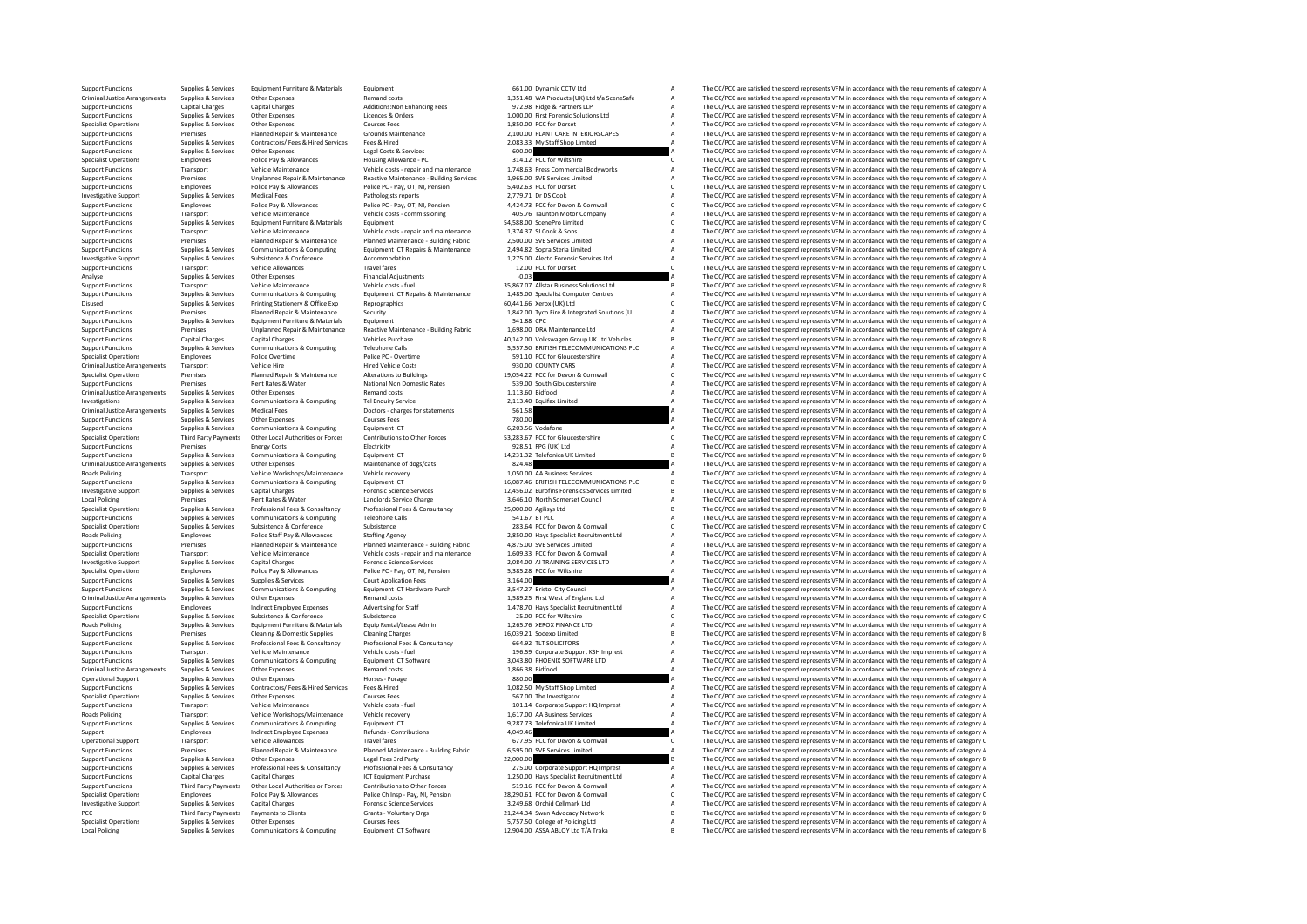Investigative Support Supplies Services Equipment-Consumables Equipment-Consumables and a state of the Support Support Support Support Support Support Support (Services Support Support Support Consumables Services Support Specialist Operations Supplies & Services Subsistence Subsistence Subsistence Subsistence 98.40 PCC for Gloucestershire A The CC/PCC are satisfied the spend represents VFM in accordance with the requirements of category A -<br>Supervisory and the property of the Controller of Controller (September 1998) and the experiment of the Controller of the Controller of the Controller of the Controller of the Controller of the Controller of the Controll Supplies Supplies Supplies Contents Contents and the Support Costs and Costs and Costs and Costs and Costs and Costs and Costs and Costs and Costs and Costs and Costs and Costs and Costs and Costs and Costs and A The COSC Support Functions Capital Charges Capital Charges Capital Charges ICT Equipment Purchase 3,150.00 Hays Specialist Recruitment Ltd A The CC/PCC are satisfied the spend represents VFM in accordance with the requirements of c Support Functions Supplies & Services Communications Romputing Telephone Calls 225.85 BRITISH TELECOMMUNICATIONS PLC BELECOMMUNICATIONS PLECOMMUNICATIONS PLECOLOGYCC are satisfied the spend represents VFM in accordance wit Example of The C/PCC are satisfied the specifies than educations of the C/PCC are satisfied the spend represents VFM in accordance with the requirements of category A Planned Repair & Planned Maintenance - Building Service Criminal Justice Arrangements Supplies & Services Other Expenses Remand costs Remand costs Services Criminal Justice A The CC/PCC are satisfied the spend represents VFM in accordance with the requirements of category A Sec Specialist Operations Supplies & Services Catering Catering Catering Catering Catering Catering Catering Catering Catering Catering 1,149.90 Ashton Gate Limited A The CC/PCC are satisfied the spend represents VFM in accord Support Supplies Services Services (Support Particular Education of the Control of the Control of the Control of the Control of the Control of the Control of the Control of the Control of the Control of the Control of the Support Functions Premises Planned Repair & Maintenance Planned Maintenance - Building Fabric 1,037.60 DRA Maintenance Ltd A The CC/PCC are satisfied the spend represents VFM in accordance with the requirements of category PCC Third Party Payments Payments to Clients Grants - Voluntary Orgs 18,216.00 Barnardos and the CC/PCC are satisfied the spend represents VFM in accordance with the requirements of category B Support Functions Premises Pa Support Functions Premises Planned Repairs Maintenance Repairs Maint General 895.30 Boing Rapid Secure Ltd A The CC/PCC are satisfied the spend represents VFM in accordance with the requirements of category A The CC/PC are PCC Supplies Supplies Contractors/ Fees Nired Supplies Fees & Hired Scruces Fees & Hired Category A The CC/PC are satisfied the spend represents VFM in accordance with the requirements of category A The CC/PC are satisfied Specialist Operations Supplies Services Contractors/ Fees & Hired - Cleaning Cells/Vehs 2.49 A Cleaning Cells/Vehs 2.49 A The CC/PCC are satisfied the spend represents VFM in accordance with the requirements of category A Controller and the media of the media of the media of the controller and the controller and the controller and the controller and the controller and the controller and the controller and the controller and the controller a Operational Support Supplies & Services Equipment Furniture & Materials Equipment European Equipment Company of the COPCR are stated Cothing & Promotions A The CC/PCC are satisfied the spend represents VFM in accordance wi Investigations Supplies & Services Equipment Furniture & Materials Equipment 2,000.00 Corporate Support KSH Imprest A The CC/PCC are satisfied the spend represents VFM in accordance with the requirements of category A Supp Support Supplies Services Communications & Communications and the communications of the communications and the communications of the communications of the communications of the communications of the communication of the co Support Functions Transport Vehicle Maintenance Vehicle costs - tyres and tubes 979.40 MICHELIN TYRE PLC A The CC/PCC are satisfied the spend represents VFM in accordance with the requirements of category A Support Functio Support Functions Supplies & Services Other Expenses Legal Costs & Services Services Support Concerned Concerned Costs and the CC/PCC are satisfied the spend represents VFM in accordance with the requirements of category C Specialist Operations Employees Police Pay & Allowances Police Insp. Pay, NI, Pension 96,252.71 PCC for Devon & Cornwall Corner Devon Beneficialist Devon Allowances Police Pay, NI, Pension 96,252.71 PCC in a correct are ca Support Functions Capital Charges Capital Charges ICT Equipment Purchase 1,250.00 Hays Specialist Recruitment Ltd A The CC/PCC are satisfied the spend represents VFM in accordance with the requirements of category A The CC Support Functions Supplies Services Support Costs (Legal Costs Services Control Costs and DRAMinionance Legal Costs A The CC/PCC are satisfied the spend represents VFM in accordance with the requirements of category A The Support Francisco Premises Pannel Represent Pannel Maintenance - Building Services and Animite and The CCPC are astisted the speed for the end the end the CCPC are astisted the speed of the CCPC are astisted the send repre Specialist Operations Supplies Services Printing Stationery & Office Exp Stationery And The Corner are accorded the Services Areas and Corner are accorded the spend represents VFM in accordance with the requirements of cat Support Functions Supplies & Services Other Expenses Courses Fees 913.00 City of London Police A The CC/PCC are satisfied the spend represents VFM in accordance with the requirements of category A Support Functions Supplie SSO.00 Cyclescheme Ltd<br>
A The CC/PCC are satisfied the spend represents VFM in accordance with the requirements of category A<br>
The CC/PCC are satisfied the spend represents VFM in accordance with the requirements of catego Support Functions Transport Vehicle Maintenance Vehicle Costs - repair and maintenance 204.26 Taunton Motor Company A The CC/PCC are satisfied the spend represents VFM in accordance with the requirements of category A The Investigative Support Supplies & Services Capital Charges Forensic Science Services 2,206.75 Orchid Cellmark Ltd A The CC/PCC are satisfied the spend represents VFM in accordance with the requirements of category Police Pa Criminal Justice Arrangements Employees Police Police Police Police Police Police Police Police Police Police Police Police Police Police Police Police Police Police Police Police Police Police Police Police Police Police Support Functions Premises Premises Premises Premises Contractors Contractors Contractors - General Waste Costs -527.58 SUEZ Recycling and Recovery UK Ltd A The CC/PCC are satisfied the spend represents VFM in accordance w Specialist Operations Supplies & Services Contractors/ Fees & Hired Fees & Hired Services Fees & Hired 50.00 PCC for Dorset A The CC/PCC are satisfied the spend represents VFM in accordance with the requirements of categor Supplies & Services Equipment Furniture & Materials Publications including books 2,963.25 Oxford University Press A The CC/PCC are satisfied the spend represents VFM in accordance with the requirements of category A Crimin Criminal Justice Arrangements Supplies Services Other Expenses Remand costs Services Costs 551.50 WA Products (UK) Ltd t/a SceneSafe A The CC/PCC are satisfied the spend represents VFM in accordance with the requirements o Specialist Operations Employees Police Staff Pay & Allowances Police Staff - Basic Pay 7,049.13 PCC for South Wales A The CC/PCC are satisfied the spend represents VFM in accordance with the requirements of category Catego Police Pay & Allowances Police Insp - Pay, OT, NI, Pension 6,970.13 PCC for Wiltshire C The CC/PCC are satisfied the spend represents VFM in accordance with the requirements of category C Subsistence Subsistence Subsistenc Criminal Justice Arrangements Supplies & Services Subsistence Subsistence Subsistence Subsistence Subsistence 300.01 PCC for Devon & Cornwall C The CC/PCC are satisfied the spend represents VFM in accordance with the requi Specialist Operations Supplies & Services Contractors/ Fees & Hired Services Fees & Hired Services Fees & Hired Services Fees & Hired Services Fees & Hired Services Fees & Hired Services Fees & Hired Services Pees & Hired Analyse Supplies Services Equipment Furniture & Materials Equipment Furniture & Materials Equipment Supplies Equipment of Category Analyse Supplies are satisfied the spend represents VFM in accordance with the requirements Support Functions Capital Charges Capital Charges Vehicle Conversions 990.00 Halls Electrical Ltd A The CC/PCC are satisfied the spend represents VFM in accordance with the requirements of category A Capital Charges Capita Specialist Operations Employees Police Pay & Allowances Police PC - Pay, NI 3,431.95 PCC for Wiltshire A The CC/PCC are satisfied the spend represents VFM in accordance with the requirements of category A The CC/PC are sat Analyse Supplies & Services Equipment Furniture & Materials Equipment Comparent Service Equipment Service Equipment Services Equipment Services Equipment Services Equipment Services Equipment Services Police Service Police Specialist Operations Employees Police Pay & Police Pay Police Sgt - Pay, NI, Pension 4,632.25 PCC for Dorset A The CC/PCC are satisfied the spend represents VFM in accordance with the requirements of category A The CC/PC Specialist Operations Premises Planned Repair & Maintenance Alterations to Buildings 12,320.29 Sovereign Extinguishing Ltd B The CC/PCC are satisfied the spend represents VFM in accordance with the requirements of category Analy Chine CC/PCC are satisfied the spend represents VFM in accordance with the requirements of category A<br>The CC/PCC are satisfied the spend represents VFM in accordance with the requirements of category A The Crist Support Functions Premises Energy Costs Functions Electricity 734.21 EDE ENERGY 1 LIMITED A The CC/PCC are satisfied the spend represents VFM in accordance with the requirements of category A Analyse Third Party Payments Payments to Clients Grants Voluntary Orgs 105,999.99 Bristol City Council Council C The CC/PCC are satisfied the spend represents VFM in accordance with the requirements of category C Creationa Operational Support Supplies & Services Professional Fees & Consultancy Professional Fees & Consultancy Professional Fees & Consultancy 9,100.00 BM (United Kingdom) Ltd A The CC/PCC are satisfied the spend represents VFM i Specialist Operations Supplies & Services Communications & Computing Equipment ICT Hardware Purch 149,625.00 C The CC/PCC are satisfied the spend represents VFM in accordance with the requirements of category C Vehicle cos Support Functions Transport Vehicle Maintenance Vehicle costs - repair and maintenance 2,984.34 SJ Cook & Sons A The CC/PCC are satisfied the spend represents VFM in accordance with the requirements of category C<br>A Deratio Operational Support Employees Police Pay & Allowances Police PC - Pay, OT, NI, Pension 75,487.85 PCC for Devon & Cornwall C The CC/PCC are satisfied the spend represents VFM in accordance with the requirements of category Investigations Supplies & Services Professional Fees & Consultancy Professional Fees & Consultancy Professional Fees & Consultancy Supplies and the Same Supplies A The CC/PCC are satisfied the spend represents VFM in accor Support Functions Transport Vehicle Maintenance Vehicle costs - tyres and tubes - the Support Transport Transport Transport Transport VFM in accordance with the requirements of category A The CC/PCC are satisfied the spend Dealing with the Public Supplies & Services Other Expenses Courses Fees 2,000.00 A The CC/PCC are satisfied the spend represents VFM in accordance with the requirements of category A The CC/PC are satisfied the spend repre The CC/DCC are satisfied the spend represents VEM in accordance with the requirements of category A Support Functions Transport Vehicle Maintenance Vehicle costs - repair and maintenance 2,123.20 Staceys Motors A The CC/PCC are satisfied the spend represents VFM in accordance with the requirements of category A Specialis Specialist Operations Transport Vehicle Allowances Travel fares Travel fares 28.25 Corporate Support HQ Imprest A The CC/PCC are satisfied the spend represents VFM in accordance with the requirements of category A Support Support Functions Members of Premises Unplanned Repair & Maintenance Reactive Maintenance - Building Services 2,317.31 Sovereign Fire & Security Ltd A The CC/PCC are satisfied the spend represents VFM in accordance with th Local Policing Supplies Services Communications & Computing Equipment ICT Repairs & Maintenance 18,695.50 Dutysheet Ltd B The CC/PCC are satisfied the spend represents VFM in accordance with the requirements of category B Support Functions Supplies & Services Contractors/ Fees & Hired Services Fees & Hired 2,499.17 My Staff Shop Limited A The CC/PCC are satisfied the spend represents VFM in accordance with the requirements of category A Sup Support Functions Supplies & Services Contractors/ Fees & Hired Services Fees & Hired Services Fees & Hired Services Fees & Hired Services Fees & Hired Services Supplies & Services Contractors/ Fees & Hired Services Fees & Investigations Supplies Subsistence Subsistence 2007 - 23.96 PCC for Devon & Conference 23.96 PCC for Devon & Corner Proven and Corner and Corner and Corner and Corner and Corner and Corner and Corner and Corner and Corner Operational Supplies Services Other Expenses Other Expenses Vet Fees & Supplies 1,175.01 Quantock Veterinary Hospital Ltd A The CC/PCC are satisfied the spend represents VFM in accordance with the requirements of category The CC/PCC are satisfied the spend represents VFM in accordance with the requirements of category A Support Functions Supplies & Services Contractors/ Fees & Hired Fired Services Fees & Hired 2,249.17 My Staff Shop Limited A The CC/PCC are satisfied the spend represents VFM in accordance with the requirements of category Specialist Operations Employees Police Dvertime Police PC - Overtime Police PC - Overtime 148.58 PCC for Devon & Cornwall A The CC/PCC are satisfied the spend represents VFM in accordance with the requirements of category Analyse Third Party Payments Payments to Clients Grants - Voluntary Orgs 90,591.50 SOMERSET COUNTY COUNCIL C The CC/PCC are satisfied the spend represents VFM in accordance with the requirements of category C Catering Cate Supplies & Services Catering Catering Catering Catering Catering Catering Catering Catering Catering Catering Catering Catering Catering Catering Catering Catering Catering Catering Catering Catering Catering Catering Supp Criminal Justice Arrangements Supplies Supplies Other Criminal Dustains of the Services Other Criminal Dustains of the Criminal Justice Arrangements of the Services of the Service of the spend represents VFM in accordance Local Policing Supplies & Services Catering Catering Catering Catering Catering Catering Catering Catering Catering 511.00 Sodexo Limited A The CC/PCC are satisfied the spend represents VFM in accordance with the requireme Specialist Operations Supplies & Services Subsistence & Conference Hospitality Hospitality 1,397.50 Sodexo Limited A The CC/PCC are satisfied the spend represents VFM in accordance with the requirements of category Bureau Support Functions Premises Energy Costs Gas 44,311.82 CORONA ENERGY RETAIL 4 LTD B The CC/PCC are satisfied the spend represents VFM in accordance with the requirements of category Bread and the spend represents VFM in acc Example of the University of the University of the Maintenance Beative Maintenance - Building Fabric 1963-1963<br>Support Functions and the CCPCC are satisfied the spend recovered to the requirements of category Area of the<br>S Support Functions Premises Premises Premises Premises Premises Premises Premises Premises Premises Premises Premises Premises Premises Costs and the spend of the spend represents VFM in accordance with the requirements of Support Functions Supplies Associates And the Supplies Equipment Furniture & Materials Equipment Function Acconsultation Accordance and the CC/PCC are satisfied the spend represents VFM in accordance with the requirements Policy Policy Policy Policy Policy Policy (1998), Particle Parties (1999), Particle Parties (1999), Particle Parties (1999), Particle Parties (1999), Particle Parties (1999), Particle Parties (1999), Particle Parties (1999 Operational Support Support Support Support Support Support Support Support Support Support Support Support Support Support Support Support Support Support Support Support Support Support Support Support Support Support Su Investigations Supplies & Services Courses Courses Courses Courses Courses Courses The COURS A The COURS A The COURS A The COURS A The COURS A The COURS ARE A The COURS A The COURS ASSOCIATED ASSOCIATED ASSOCIATED A The CO Support Functions Premises Planned Repair & Maintenance Grounds Maintenance and Support But CARE INTERIORSCAPES A The CC/PCC are satisfied the spend represents VFM in accordance with the requirements of category A<br>Speciali Specialist Operations Employees Police Pay & Allowances Police Sgt - Pay, NI, Pension 11,001.67 PCC for Willshire COLOGY The CC/PCC are satisfied the spend represents VFM in accordance with the requirements of category C T Examples of the Unplanned Repair & Maintenance Reactive Maintenance Building Services 1,353.97 Sovereign Fire & Security Ltd A The CC/PCC are satisfied the spend represents VFM in accordance with the requirements of catego Dealing with the Public Premises Planned Repair & Maintenance Security 988.00 Avon Armour Limited A The CC/PCC are satisfied the spend represents VFM in accordance with the requirements of category A Supplies A The CC/PCC Local Policing Supplies & Services Communications & Computing Equipment ICT Consumables 1,600.00 Data Pro IT Ltd A The CC/PCC are satisfied the spend represents VFM in accordance with the requirements of category A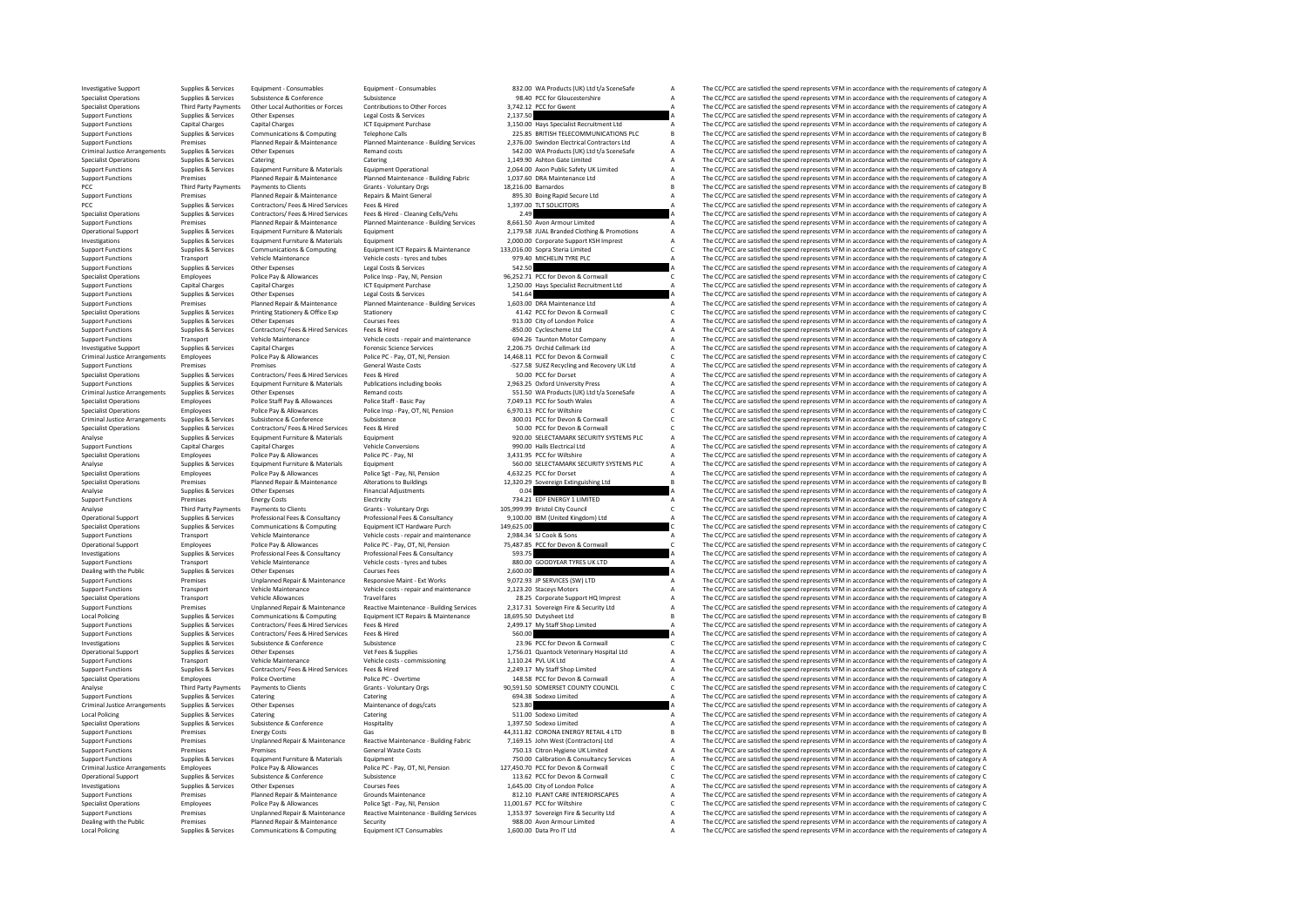Support Functions Employees Police Staff Pay & Allowances Police Staff - Pay, OT, NI, Pension 19,451.52 PCC for Dorset C The CC/PCC are satisfied the spend represents VFM in accordance with the requirements of category C F Analyse Supplies & Services Other Expenses Financial Adjustments 0.10 Bidfood A The CC/PCC are satisfied the spend represents VFM in accordance with the requirements of category A Category A The CC/PCC are satisfied the sp Operational Support Supplies Services Other Expenses Vet Fees & Supplies 939.11 Quantock Veterinary Hospital Ltd A The CC/PCC are satisfied the spend represents VFM in accordance with the requirements of category A The CC/ Investigative Support Support Support Support Support Support Support Support Support Support Support Support Support Support Support Support Support Support Support Support Support A The CC/PCC are supported the spend rep Operational Support Supplies & Services Other Expenses Dogs - Kennel Purchase & Maint 1,425.00 Bassett Court Farm Court Kennels A The CC/PCC are satisfied the spend represents VFM in accordance with the requirements of cat Support Functions Supplies Services Equipment Furniture & Materials Equipment Purniture and Equipment Purniture and the CC/PCC are satisfied the spend represents VFM in accordance with the requirements of category A The CC Support Functions Supplies & Services Capital Charges Capital Charges Forensic Science Services Process Science Services 994.50 Abbott Toxicology Ltd A The CC/PCC are satisfied the spend represents VFM in accordance with t Operational Support Supplies & Services Communications & Computing Equipment ICT Hardware Purch 4,136.00 WESTERN COMPUTER GROUP LTD A The CC/PCC are satisfied the spend represents VFM in accordance with the requirements of Analyse Supplies & Services Equipment Furniture & Materials Equipment 1,128.00 SELECTAMARK SECURITY SYSTEMS PLC A The CC/PCC are satisfied the spend represents VFM in accordance with the requirements of category A Speciali Specialist Operations Supplies Equipment Furniture & Materials Equipment Fundations are the corner of the Corner of the Corner of Corner of Corner are the corner of the Spend represents VFM in accordance with the requireme Analyse Supplies Services Other Expenses Courses Fees Courses Fees 1,100.00 PCC for South Wales A The CC/PCC are satisfied the spend represents VFM in accordance with the requirements of category Bureau Capital Category A Support Functions Capital Charges Capital Charges Vehicles Purchase 16,303.24 BMW (UK) Ltd B The CC/PCC are satisfied the spend represents VFM in accordance with the requirements of category B The Creative Support Support Investigative Support Support Support Support Support Support Support Support Support Support Support Support Support Support Support Support Support Support Support Support Support Services 8,262.10 Orchid A The CC/PCC ar Support Functions Premises Planned Repair & Maintenance Security 667.00 Avon Armour Limited A The CC/PCC are satisfied the spend represents VFM in accordance with the requirements of category Armour Limited and the spend r Specialist Operations Subsistence Subsistence Subsistence Subsistence Subsistence Subsistence Subsistence Subsistence Subsistence Subsistence Subsistence (Service Subsistence of the CC/PC are still devolved and category C Local Policing Employees Police Pay & Allowances Police PC - Pay, OT, NI, Pension 69,205.91 PCC for Devon & Cornwall C The CC/PCC are satisfied the spend represents VFM in accordance with the requirements of category C Support Functions Premises Rent Rates & Water Premises Rent Rates Rent Rates Rent Rates & Water Premises Leases Premises Leases 798,309.06 Blue Light Partnership C The CC/PCC are satisfied the spend represents VFM in accor Supplies & Services Equipment Furniture & Materials Loose Furniture Conservative comment of category C 1,823.97 PCC for Devon & Commall C The CC/PCC are satisfied the spend represents VFM in accordance with the requirement Investigations Employees Police Pay & Allowances Police Pay OT, NI, Pension 43,241.67 PCC for Devon & Cornwall<br>Cornelisty Pay and the spend represents Vehicle allowances Police Pay, OT, NI, Pension 43, 241.67 PCC The CC/PC Specialist Operations Transport Vehicle Allowances Vehicle mileage allowance 903.15 PCC for Wiltshire C The CC/PCC are satisfied the spend represents VFM in accordance with the requirements of category Courses Sees Courses Investigations Supplies & Services Other Expenses Courses Courses Fees Courses Courses Fees 900.00 City of London Police A The CC/PCC are satisfied the spend represents VFM in accordance with the requirements of category A Dealing with the Public Supplies & Services Equipment Furniture & Materials Equipment Operational 3,775.00 Avon Armour Limited A The CC/PCC are satisfied the spend represents VFM in accordance with the requirements of category A Support Functions Supplies & Services Communications Support Functions Computing Equipment ICT Hardware Purch<br>Bannel Research Pro It League Plannel Research A The COMPUT A The COMPUT A The COMPUT A The COMPUT A The COMPUT Road Premise Premier Panel Regulat Panel Panel Panel Panel Panel Panel Panel Panel Panel Panel Panel Panel Panel Panel Panel Panel Panel Panel Panel Panel Panel Panel Panel Panel Panel Panel Panel Panel Panel Panel Panel P Support Supplies Services Equipment Consumables Facebook and the Clevedon Sawmills Lt A The CCPC are atted the spand end the consumer of category and the category and the category and the category and the consumer street i Support Functions Supplies & Services Equipment Furniture & Materials Equipment Coupment Equipment A 1,270.00 BOF Group Ltd A The CC/PCC are satisfied the spend represents VFM in accordance with the requirements of categor Support Functions Transport Vehicle Maintenance Vehicle costs - repair and maintenance 693.39 PCC for Wiltshire A The CC/PCC are satisfied the spend represents VFM in accordance with the requirements of category Chicagory Police Staff - Police Particon and Comparent County Council Pension Funcil Persion Funcil Comparent Council Pension Funcil Comparent Council Pension Funcil Comparent Council Pension Funcil Pension Funcil Pension Funcil Pen Local Policing Supplies & Services Communications & Computing Equipment ICT Software 2,672.70 Jaama Ltd A The CC/PCC are satisfied the spend represents VFM in accordance with the requirements of category A The CC/PCC are s Specialist Operations Employees Police Police Pay & Allowances Police Sgt - Pay, NI, Pension 5,517.11 PCC for Devon & Cornwall C The CC/PCC are satisfied the spend represents VFM in accordance with the requirements of cate Support Functions Supplies & Services Contractors/Fees & Hired Fire Research Fees Mired 1943.68 Bristol Diocesan Board of Finance L A The CC/PCC are satisfied the spend represents VFM in accordance with the requirements of Support Functions Supplies Services Other Expenses Courses Courses Fees 50.000 A The CC/PCC are satisfied the spend represents VFM in accordance with the requirements of category A<br>Courses Courses Courses Courses Courses C Support Functions Supplies & Services Contractors/ Fees & Hired Services Fees & Hired Services Fees & Hired Services Fees & Hired Services Fees & Hired Services Fees & Hired Services Fees & Hired Services Fees & Hired Serv Local Policing Employees Police Pay & Allowances Police PC - Pay, OT, NI, Pension 9,199.15 PCC for Devon & Cornwall C The CC/PCC are satisfied the spend represents VFM in accordance with the requirements of category C The Specialist Operations Transport Vehicle Allowances Travel fares Travel fares 65.80 PCC for Dorset C The CC/PCC are satisfied the spend represents VFM in accordance with the requirements of category C requirements of catego Roads Policing Supplies Services Printing Stationery & Office Exp Postage Principal Printing Stationery A The COFC are satisfied the Service Explicit Services Printing Statisfied the Service The Service Explicationery A Th Analyse Supplies Supplies Supplies Supplies Control of the Services Control of the Services Control of the Services Equipment Supplies Analyse Supplies Analyse Supplies Analyse Supplies Analyse Supplies Analyse Supplies An Disused Supplies & Services Equipment Euriture & Materials Equipment Eurique Equipment 605.16 MONSOON MARKETING LTD A The CC/PCC are satisfied the spend represents VFM in accordance with the requirements of category A Supp Supplies & Services Other Expenses Courses Fees 9,950.00 Peak Performance & Potential A The CC/PCC are satisfied the spend represents VFM in accordance with the requirements of category A Supplies & Services Equirements of Analyse Supplies & Services Equipment Furniture & Materials Equipment Equipment Equipment Analyse and the CC/PCC are satisfied the spend represents VFM in accordance with the requirements of category A Cycle and Speciality Supplies & Services Professional Fees & Consultancy Professional Fees & Consultancy 641.60 Collaborative Ventures Limited A The CC/PCC are satisfied the spend represents VFM in accordance with the requirements of category Analyse Supplies & Services Equipment Furniture & Materials Equipment 1,520.00 SELECTAMARK SECURITY SYSTEMS PLC A The CC/PCC are satisfied the spend represents VFM in accordance with the requirements of category A Speciali Specialist Operations Transport Vehicle Allowances Travel fares Travel fares 273.33 A The CC/PCC are satisfied the spend represents VFM in accordance with the requirements of category A Cupy in accordance with the requirem Supplies Services Communications Scomputing Equipment CT and the Supplies Computing Equipment ICT 48,714.77 BRITISH TELECOMMUNICATIONS PLC BETTHE EQUIPMENT AS The CC/PCC are satisfied the spend represents VFM in accordance Investigations Supplies Supplies Other Expenses - Process - Other Expenses - Equipment 14.00 A NICHOLS (COW MILLS) LTD A The CC/PCC are satisfied the spend represents VFM in accordance with the requirements of category A T LOCAL POLICING SUPPLIES A The CC/PCC are satisfied the spend represents VFM in accordance with the requirements of category A The CC/PCC are satisfied the spend represents VFM in accordance with the requirements of categor Specialist Operations Supplies Suppliers Subsistence Subsistence 247.58 PCC for Dorset C The CC/PCC are satisfied the spend represents VFM in accordance with the requirements of category C Support Experiments of the control of the control of the control of the controlling and the controlling of the controlling of the controlling of the controlling of the controlling of the controlling of the controlling of t Criminal Justice Arrangements Supplies & Services Other Expenses Remand costs Remand costs 656.00 WA Products (UK) Ltd t/a SceneSafe A The CC/PCC are satisfied the spend represents VFM in accordance with the requirements o -<br>Support Functions The Departments of Category A Planned Repart & Maintenance Planned Maintenance - Building Fabric 3,295.00 SVE Services Limited Category A The CC/PCC are satisfied the spend represents VFM in accordance -<br>Support Functions Support Functions Premises Maintenance Premiers (Vehicle out of the Support Function Support<br>Support Functions Transport Vehicle Maintenance Wehicle costs repair and maintenance and analysis of the Supp Support Functions Transport Vehicle Maintenance Vehicle costs - repair and maintenance and maintenance and and maintenance and and the spend of the CC/PCC are satisfied the spend represents VFM in accordance with the requi Support Functions Support Functions Supplies A Service Subsidiary A The CC/PCC are satisfied the spend represents VFM in accordance with the requirements of category A The CC/PCC are satisfied the spend represents VFM in a Support Functions Supplies Services Other Expenses Courses Courses Courses Courses Courses Courses Courses Courses Courses Courses Courses Courses Courses and the Courses of the Courses Courses and the Courses of the COCC Support Functions Supplies Services Printing Stationery & Office Exp Printing Stationery & Office Exp Postage 787.00 A The CC/PC are satisfied the spend represents VFM in accordance with the requirements of category A The The CC/DCC are satisfied the spend represents VEM in accordance with the requirements of sategory C Criminal Justice Arrangements Supplies & Services Other Expenses Maintenance of dogs/cats Supplies and the services of the criminal Justice Arrangements of category A The CC/PCC are satisfied the spend represents VFM in ac Support Functions Supplies & Services Communications & Computing Equipment ICT 52,490.82 BT PLC COMPUTING THE COMPUTING THE COMPUTING COMPUTING THE COMPUTING COMPUTING THE COMPUTING SUPPORT OF THE COMPUTING SUPPORT OF CATE  $S41.67 \text{ BTPLC} \begin{minipage}{0.5cm} \begin{minipage}{0.5cm} \begin{minipage}{0.5cm} \begin{minipage}{0.5cm} \begin{minipage}{0.5cm} \begin{minipage}{0.5cm} \begin{minipage}{0.5cm} \begin{minipage}{0.5cm} \begin{minipage}{0.5cm} \begin{minipage}{0.5cm} \begin{minipage}{0.5cm} \begin{minipage}{0.5cm} \begin{minipage}{0.5cm} \begin{minipage}{0.5cm} \begin{minipage}{0.5cm} \begin{minipage}{0.5cm} \end{minipage}\\ \begin{minipage}{0.$ Specialist Operations Premises Rent Rates Rent Rates Nater National Non Domestic Rates 1,210.00 North Somerset Council A The CC/PCC are satisfied the spend represents VFM in accordance with the requirements of category A S Support Functions Supplies & Services Other Expenses Legal Costs & Services Support Costs Controllers and the Services 521.43 A The CC/PCC are satisfied the spend represents VFM in accordance with the requirements of categ Specialist Operations Supplies & Services Communications & Computing Equipment ICT 546.35 Telefonica UK Limited A The CC/PCC are satisfied the spend represents VFM in accordance with the requirements of category A Criminal Criminal Justice Arrangements Supplies Services Criminal Contents are a remand contents and costs 2,003.62 Bidfood A The CC/PCC are satisfied the spend represents VFM in accordance with the requirements of category A The C Support Functions Transport Functions Transport Vehicle costs - tyres and tubes 1,020.000 GOODYEAR TYRES UK LTD A The CC/PCC are satisfied the spend represents VFM in accordance with the requirements of category A Chures C The CC/PCC are satisfied the spend represents VFM in accordance with the requirements of category A PCC Thiel Battle and the Controller Section of the Control of the Control of the Control of the Control of the Control of the Control of the Control of the Control of the Control of the Control of the Control of the Contro Support Functions Supplies & Services Other Expenses Witness expenses Witness expenses 387.28 Corporate Support HQ Imprest A The CC/PCC are satisfied the spend represents VFM in accordance with the requirements of category BO,830.30 Airwave Solutions LTD C CONTENT The CC/PCC are satisfied the spend represents VFM in accordance with the requirements of category C The CC/PCC are satisfied the spend represents VFM in accordance with the require Support Functions Transport Vehicle Maintenance Vehicle costs - fuel and the Support 36,483.24 Allstar Business Solutions Ltd B The CC/PCC are satisfied the spend represents VFM in accordance with the requirements of categ Specialist Operations Employees Police Overtime Police Sergeant - Overtime 372.00 PCC for Devon & Cornwall A The CC/PCC are satisfied the spend represents VFM in accordance with the requirements of category A The CC/PCC ar Support Functions Transport Vehicle Maintenance Vehicle costs - repair and maintenance 539.68 Staceys Motors A The CC/PCC are satisfied the spend represents VFM in accordance with the requirements of category Police Staff Specialist Operations Employees Police Staff Pay & Allowances Police Staff - Pay, OT, NJ, Pension 8,024.06 PCC for Devon & Comwall Criminal Lustice descriptions police Staff Pay, OT, NJ, Pension 8,024.06 PCC for Devon & Co Criminal Justice Arrangements Supplies Services Clothing Uniforms & Laundry Laundry A Dry Cleaning Dry Cleaning The CRICAL ARRANGE ARRANGE ARRANGE ARRANGE ARRANGE ARRANGE ARRANGE ARRANGE ARRANGE ARRANGE ARRANGE ARRANGE ARR Analyse Supplies & Services Equipment Furniture & Materials Equipment Equipment 1,196.00 SELECTAMARK SECURITY SYSTEMS PLC A The CC/PCC are satisfied the spend represents VFM in accordance with the requirements of category Export Functions Premises Provides Paramed Repair & Maintenance Planned Maintenance - Building Services 2,818.00 Romac Building Contractors Ltd A The CC/PCC are satisfied the spend represents VFM in accordance with the req Investigative Supplies Support Support Support Support Support Support Support Support Support Support A The CC/PC are satisfied the spend represents VFM in accordance with the requirements of category A The CC/PCC are sat Criminal Justice Arrangements Criminal Justices Communications AGS2.<br>
Substicered Supplies Computing Equipments of Computing ICT A The CC/PCC are satisfied the spend represents VFM in accordance with the requirements of ca Support Functions Supplies & Services Subsistence Subsistence Subsistence Subsistence Subsistence Subsistence 105.95 PCC for Devon & Cornwall C The CC/PCC are satisfied the spend represents VFM in accordance with the requi Roads Policing Employees Police Staff Pay & Allowances Staffing Agency 2, 2050.00 Hays Specialist Recruitment Ltd A The CC/PCC are satisfied the spend represents VFM in accordance with the requirements of category A The CC Specialist Operations Supplies Services Communications & Computing Telephone Calls ...........................<br>Support Functions Support Functions Capital Charges Capital Charges Vehicles Purchase Vehicles Purchase 17,752. Support Functions Capital Charges Capital Charges Vehicles Purchase 17,752.36 Ford Motor Company Limited B The CC/PCC are satisfied the spend represents VFM in accordance with the requirements of category B Capital Charges Example of Premises Premises Planned Repair & Maintenance Planned Maintenance Building Services 18,183.29 Dantek Environmental Services B The CC/PCC are satisfied the spend regresents VFM in accordance with the requirement Local Policing Supplies & Services Subsistence Subsistence Subsistence Subsistence Subsistence Subsistence Subsistence Subsistence Subsistence Subsistence Subsistence Subsistence Subsistence Subsistence and the CC/PCC are Transport Vehicle Maintenance Vehicle costs - licences 2,131.00 Corporate Support HQ Imprest A The CC/PCC are satisfied the spend represents VFM in accordance with the requirements of category A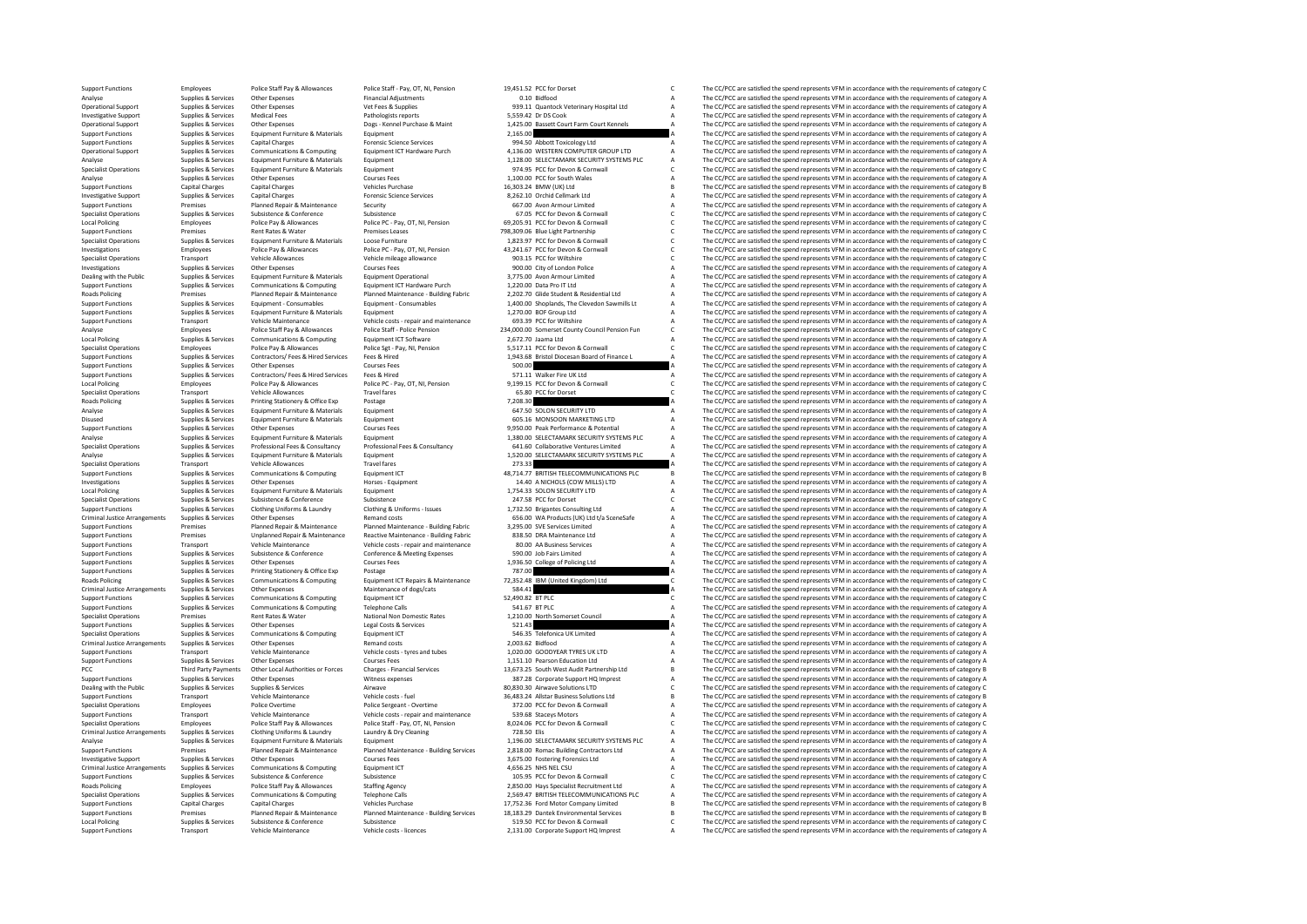Support Functions Transport Vehicle Maintenance Vehicle costs - repair and maintenance 592.41 RYGOR COMMERCIALS LTD A The CC/PCC are satisfied the spend represents VFM in accordance with the requirements of category A Cher Operational Support Supplies & Services Other Expenses Dogs - Kennel Purchase & Maint 1,073.00 The Pet Studio A The CC/PCC are satisfied the spend represents VFM in accordance with the requirements of category A The Criter PCC Third Payments Payments Of Clients Grants - Voluntary Orgs 15,000.000 Barnardos B The CC/PCC are satisfied the spend represents VFM in accordance with the requirements of category B The Secondary Payments of category B Investigative Supplies Services Capital Charges Transformation Support Support Supplies Capital Charges A The CONTEC UK Ltd A The COPCC are satisfied the spend represents VFM in accordance with the requirements of category Support Functions Transport Vehicle Maintenance Vehicle costs - repair and maintenance 1,909.56 BMW (UK) Ltd A The CC/PCC are satisfied the spend represents VFM in accordance with the requirements of category A Ranach Supp Roads Policing Premises Planned Repair & Maintenance Planned Maintenance - Building Fabric - Building Fabric States Limited A The CC/PCC are satisfied the spend represents VFM in accordance with the requirements of categor Support Functions Transport Vehicle Maintenance Vehicle costs - repair and maintenance SAD.08 Bristol PartsPlus<br>Support Functions A Diverse Police Pay & Allowances Police Set - Pay, NI, Pension 5,478.42 PCC for Willshire C Support Functions Employees Police Pay & Allowances Police Sgt - Pay, NI, Pension 5,478.42 PCC for Willshire C The CC/PCC are satisfied the spend represents VFM in accordance with the requirements of category C The CC/PCC Specialist Operations Supplies & Services Subsistence Accommodation Accommodation Accommodation Accommodation 4,437.50 A The CC/PCC are satisfied the spend represents VFM in accordance with the requirements of category C<br>A Support Functions Employees Police Staff Pay & Allowances Police Staff - Pay, OT, NI, Pension 14,259.46 PCC for Wiltshire C The CC/PCC are satisfied the spend represents VFM in accordance with the requirements of category Investigative Support Supplies & Services Capital Charges Forensic Science Services 4,386.56 Key Forensic Services Ltd A The CC/PCC are satisfied the spend represents VFM in accordance with the requirements of category A A Analyse Transport Vehicle Allowances Travel fares Travel fares 6,104.01 6,104.01 A The CC/PCC are satisfied the spend represents VFM in accordance with the requirements of category A<br>Support Functions Premises Rent Rates & Support Functions Premises Rent Rates Rubit Rates Rent Rates Rent Rates Rent Rates A The C/PCC are satisfied the spend represents VFM in accordance with the requirements of category A The C/PCC are actisfied the spend repr Support Functions Supplies Services Equipment Functions and the Services Contains and the CONT Services A The CC/PCC are satisfied the spend represents VFM in accordance with the requirements of category A The CC/PC are sa Support Functions Supplies Services Equipment Functions and Equipment Functions and A The CONTAGE ARENA The CONTAGE ARENA The CONTAGE ARENA The CONTAGE ARENA THE CONTAGE ARENA ARENA ARENA ARENA ARENA ARENA ARENA ARENA AREN Specialist Operations Supplies Services Equipment Fundations are services Equipment Fundations and the Specialist Operations and the CC/PCC are satisfied the spend represents VFM in accordance with the requirements of cate Support Functions Supplies & Services Subsistence Subsistence Subsistence Subsistence Subsistence Subsistence Conference Subsistence C The CC/PCC are satisfied the spend represents VFM in accordance with the requirements o Expect Functions Third Party Payments Other Local Authorities or Forces Contributions to Other Forces 663.44 PCC for Devon & Communil Mark The CC/PCC are satisfied the spend represents VFM in accordance with the requiremen -<br>Specialist Operations Third Party Payments Other Local Authorities or Forces Contributions to Other Forces 6,128.28 The OPCC for Leicestershire A The CC/PCC are satisfied the spend represents VFM in accordance with the r Operational Support Supplies Services Other Expenses Vet Fees & Supplies Consultancy 691.24 Vale Vets Portishead t/a Independen A The CC/PCC are satisfied the spend represents VFM in accordance with the requirements of cat Specialist Operations Supplies & Services Professional Fees & Consultancy Professional Fees & Consultancy Professional Fees & Consultancy 3,900.00 Advance Laparoscopic Supply Ltd A The CC/PCC are satisfied the spend repres Analyse Supplies Supplies Supplies Supplies Supplies Supplies Supplies Contain Camera Exchange A The CC/PCC are satisfied the spend represents VFM in accordance with the requirements of category A The CC/PCC are satisfied Criminal Justice Arrangements Supplies Services Other Expenses Maintenance of dogs/cats arrangements of dogs/cats arrangements of dotes are satisfied the spend represents of the Criminal Justice Arrangements of category A Support English and the premise of the content of the content of the content of the content of the content of the content of the content of the content of the content of the content of the content of the content of the con Disued Supplies Services Other Expenses Courses Fees 824.00 National Crime Agency A The CC/PCC are satisfied the spend represents VFM in accordance with the requirements of category A The CC/PC are satisfied the spend repr Investigative Supplies Services Other Expenses Courses Fees 2,700,00 Alecto Forensic Services Ltd A The CC/PCC are satisfied the spend represents VFM in accordance with the requirements of category A The CC/PCC are satisfi Support Functions Supplies & Services Other Expenses Legal Costs & Services 24,250.00 B The CC/PCC are satisfied the spend represents VFM in accordance with the requirements of category B Supplies & Services Costs & Servic Analyse Supplies of the CC/PCC are satisfied the spend represents VFM in accordance with the requirements of category A<br>A The CC/PCC are satisfied the spend represents VFM in accordance with the requirements of category A<br> Operational Support Supplies & Services Equipment Furniture & Materials Equipment Furniture & Materials Equipment A The CC/PCC are satisfied the spend represents VFM in accordance with the requirements of category A Crimin Criminal Justice Arrangements Supplies & Services Contractors/Fees & Hired-Services Fees & Hired-Cleaning Cells/Vehs 4,160.25 Sodexo Limited Manual Arrangement of the CC/PCC are satisfied the spend represents VFM in accord Support Functions Transport Vehicle Maintenance Vehicle costs - tyres and tubes 1,265.04 CABOT TYRE SERVICE LTD A The CC/PCC are satisfied the spend represents VFM in accordance with the requirements of category Burgory Ca Support Functions Transport Vehicle Maintenance Vehicle costs - fuel 36,715.96 Allstar Business Solutions Ltd B<br>In a costs - functions Leading Developments of category Business - functions - functions - functions - a the C investigations Transport Vehicle Allowances Travel fares Travel fares 5.00 Corporate Support KSH Imprest A The CC/PCC are satisfied the spend represents VFM in accordance with the requirements of category A Support CSH Imp Supplies & Services Equipment Furniture & Materials Equipment Couponent C 230,550.00 Axon Public Safety UK Limited C The CC/PCC are satisfied the spend represents VFM in accordance with the requirements of category C and t Analyse Police Staff Pay Allowances Staffing Agency 3,222.79 Matrix SCM Ltd A The CC/PCC are satisfied the spend represents VFM in accordance with the requirements of category A<br>Cherational Sumplies & Seniors Cherations An Operational Supplies Applies Supplies Other Expenses Vet The Supplies A The CONTABLE A The CONTABLE A The CONTABLE A The CONTABLE A The CONTABLE A The CONTABLE ASSOC ARE A THE CONTABLE A THE CONTABLE A THE CONTABLE A THE C Equipment Operational 6,901.98 Lockhart Catering Equipment Ltd A The CC/PCC are satisfied the spend represents VFM in accordance with the requirements of category A<br>Vehicle costs - tyres and tubes 543.18 Fawcetts Garage (N Support Functions Transport Vehicle Maintenance Vehicle costs - tyres and tubes 543.18 Fawcetts Garage (Newbury) Ltd A The CC/PCC are satisfied the spend represents VFM in accordance with the requirements of category A Sub Specialist Operations Supplies & Services Subsistence Subsistence Subsistence Subsistence and the Services Subsistence of does/cats and the CC/PC are satisfied the spend represents VFM in accordance with the requirements o Criminal Justice Arrangements Supplies & Services Other Expenses Maintenance of dogs/cats 3,247.05 3,247.05 A The CC/PCC are satisfied the spend represents VFM in accordance with the requirements of category A Deputements Support Functions Transformation of Premises Planned Repair & Maintenance Planned Maint - Floor or Stairs 3,120.00 N & S Flooring (Bristol) Ltd The CC/PCC are satisfied the spend represents VFM in accordance with the requi Support Functions Capital Charges Capital Charges Capital Charges Other Plant & Equipment 16,702.00 Calibration & Consultancy Services B The CC/PCC are satisfied the spend represents VFM in accordance with the requirements Supplies & Services Communications & Computing Equipment ICT Repairs & Maintenance 3,000.00 Steven Tisseyre T/A Aerial Defence A The CC/PCC are satisfied the spend represents VFM in accordance with the requirements of cate Analyse Supplies Supplies Supplies Supplies Supplies Supplies Supplies A The Cross Advances A The Cross A The Cross A The Cross A The Cross A The Cross A The Cross A The Cross A The Cross A The Cross A The Cross A The Cros Investigations Employees Police Pay & Allowances Police PC-Pay, OT, NI, Pension 10,308.03 PCC for Devon & Cornwall Cornwall C The CC/PCC are satisfied the spend represents VFM in accordance with the requirements of categor Courses Fees Courses Courses Category Courses Fees 1,800.00 Eagle Eye Innovation's Ltd A The CC/PCC are satisfied the spend represents VFM in accordance with the requirements of category A The CC/PCC are satisfied the spen Specialist Operations Specialist Operations Employees Police Police PC - Overtime Police PC - Overtime Section Police PC - Overtime Section Police PC - Devertime Section Police PC - Devertime Section Police PC - A The CC/P Operational Supplies Support Support Support Support Support Support Support Support Support Support Support Support Support Support Support Support Support Support Support Support Support Support Support Support Support S Supplies & Services Subsistence & Conference Conference Ametring Expenses 27,228.15 Gold Diamond D Swindon 2013 Ltd B The CC/PCC are satisfied the spend represents VFM in accordance with the requirements of category B Crim Criminal Justice Arrangements Supplies & Services Equipment Furniture & Materials Equipment Equipment Equipment Criminal Arrange (2001) 3,809.95 Sigma Security Devices Ltd A The CC/PCC are satisfied the spend represents VF Criminal Justice Arrangements Supplies & Services Communications & Computing Equipment LCT -4,025.00 GAS Health Services (UK) Ltd A The CC/PCC are satisfied the spend represents VFM in accordance with the requirements of c Criminal Justice Arrangements of Criminal Justice Arrangements of Criminal Criminal Criminal Criminal Criminal Dry Cleaning 1999 Elis A The CC/PCC are satisfied the spend represents VFM in accordance with the requirements Investigations Supplies & Services Equipment Furniture & Materials Equipment Coupons Equipment 725.00 Sigma Security Devices Ltd A The CC/PCC are satisfied the spend represents VFM in accordance with the requirements of ca Analyse Supplies Services Contractors/ Fees & Hired Services Fees & Hired Services Team of Category Bright Ltd<br>The CCC are satisfied the spend represents VFM in accordance with the requirements of category Bright Ltd B The Analyse Transport Transport Vehicle Allowances Travel fares Travel fares 5,553.48 A The CC/PCC are satisfied the spend represents VFM in accordance with the requirements of category A The CC/PC are satisfied the spend repr The CC/DCC are satisfied the spend represents VEM in accordance with the requirements of category A Analyse Supplies & Services Equipment Furniture & Materials Equipment Equipment entity entity are service and the Services Equipment of Category A Supplies & Services Contractors/ Fees & Hired Services Fees & Hired - Accre Investigative Support Supplies & Services Contractors/ Fees & Hired Services Fees & Hired - Accreditation 750.00 Forensic Focus Ltd A The CC/PCC are satisfied the spend represents VFM in accordance with the requirements of category A Specialist Operations Transport Vehicle Allowances Travel fares Travel fares 131.60 PCC for Dorset C The CC/PCC are satisfied the spend represents VFM in accordance with the requirements of category C recording to the Allo Specialist Operations Third Party Payments Other Agencies Forensic Science Services 181.78 PCC for Devon & Cornwall C The CC/PCC are satisfied the spend represents VFM in accordance with the requirements of category C E Co Support Functions Supplies & Services Communications & Computing Equipment ICT Software 10,140.00 10,140.00 10,140.00 B The CC/PCC are satisfied the spend represents VFM in accordance with the requirements of category B Sp Support Functions Capital Charges Capital Charges Capital Charges ICT Equipment Purchase 5,914.70 Kofax UK Ltd<br>Investigative Support Functions Consumer Consumables Equipment Consumables 1,689.14 WA Products UK) Ltd A The C - Income of the services of the community of the community of the community of the community of the community of the community of the community of the community of the community of the community of the community of the com Disused Supplies & Services Other Expenses Courses Fees Courses Fees 600.00 Eagle Eye Innovation's Ltd A The CC/PCC are satisfied the spend represents VFM in accordance with the requirements of category A Courses Communica The CC/PCC are satisfied the spend represents VFM in accordance with the requirements of category A Specialist Operations Employees Police Pay & Allowances Police Sgt - Pay, OT, NI, Pension 5,480.50 PCC for Dorset C The CC/PCC are satisfied the spend represents VFM in accordance with the requirements of category C Suppor Support Functions Premises Rent Rates & Water Water Charges/Sewerages 1,014.95 Water2Business A The CC/PCC are satisfied the spend represents VFM in accordance with the requirements of category A Criminal Justice Arrangeme 1,258.37 Bidfood<br>B The CC/PCC are satisfied the spend represents VFM in accordance with the requirements of category A<br>The CC/PCC are satisfied the spend represents VFM in accordance with the requirements of category B Support Functions Transport Vehicle Maintenance Vehicle costs - fuel 38,517.22 Allstar Business Solutions Ltd B The CC/PCC are satisfied the spend represents VFM in accordance with the requirements of category Busines Unpl Support Functions Premises Premises Premises Unplanned Repair Maintenance Responsive Maint - Roofs 5,108.50 DRA Maintenance Ltd A The CC/PCC are satisfied the spend represents VFM in accordance with the requirements of cat Support Functions Supplies & Services Equipment Function Equipment - Ammunition 3,300.00 Viking Arms Ltd A The CC/PCC are satisfied the spend represents VFM in accordance with the requirements of category Arms Ltd A The CC Support Functions Supplies & Services Contractors/ Fees & Hired Services Fees & Hired 2,582.50 My Staff Shop Limited A The CC/PCC are satisfied the spend represents VFM in accordance with the requirements of category A Sup Support Functions Supplies & Services Clothing Uniforms & Laundry Clothing & Uniforms - Issues 882.00 Intramark Ltd A The CC/PCC are satisfied the spend represents VFM in accordance with the requirements of category A The Investigative Support Supplies & Services Equipment Furniture & Materials Equipment Cleaning & Materials 22.72 WA Products (UK) Ltd t/a SceneSafe A The CC/PCC are satisfied the spend represents VFM in accordance with the requirements of category A Local Policing Supplies & Services Subsistence Subsistence Subsistence 278.30 PCC for Devon & Cornwall C The CC/PCC are satisfied the spend represents VFM in accordance with the requirements of category C Supplies & Servic Support Premises and the Property of the Property of the Content of the Content of the Content of the Content of the Content of the Content of the Content of the Content of the Content of the Content of the Content of the Supplies Services Communications Scomputing Equipment ICT Hardware Purch 17,751.00 Data Pro IT Ltd B The CC/PCC are satisfied the spend represents VFM in accordance with the requirements of category B in accordance with th Supplies & Services Other Expenses Legal Costs & Services 1,650.00 A The CC/PCC are satisfied the spend represents VFM in accordance with the requirements of category A Costs and Supplies & Services Legal Costs & Services Analyse Third Party Payments Payments Olients - Voluments Clients Clients - Voluments - Voluments - Voluments Collection - Voluments - Voluments - Voluments Clients - Voluments - Voluments - Voluments - Voluments of catego Support Functions Supplies & Services Other Expenses Courses Fees 7,451.00 College of Policing Ltd A The CC/PCC are satisfied the spend represents VFM in accordance with the requirements of category Courses Travel fares Tr Local Policing Transport Vehicle Allowances Travel fares Travel fares 3.20 PCC for Devon & Cornwall C The CC/PCC are satisfied the spend represents VFM in accordance with the requirements of category C The CC/PC are satisf Support Functions Supplies & Services Other Expenses Licences & Orders 40,512.81 PPL PRS Ltd B The CC/PCC are satisfied the spend represents VFM in accordance with the requirements of category B Licences & Orders 40,512.81 Investigations Supplies & Services Communications & Computing Equipment ICT Software 512.50 eSafe Global Ltd A The CC/PCC are satisfied the spend represents VFM in accordance with the requirements of category Police Park A Employees Police Pay & Allowances Police PC - Pay, OT, NI, Pension 31,684.39 PCC for Devon & Cornwall C The CC/PCC are satisfied the spend represents VFM in accordance with the requirements of category C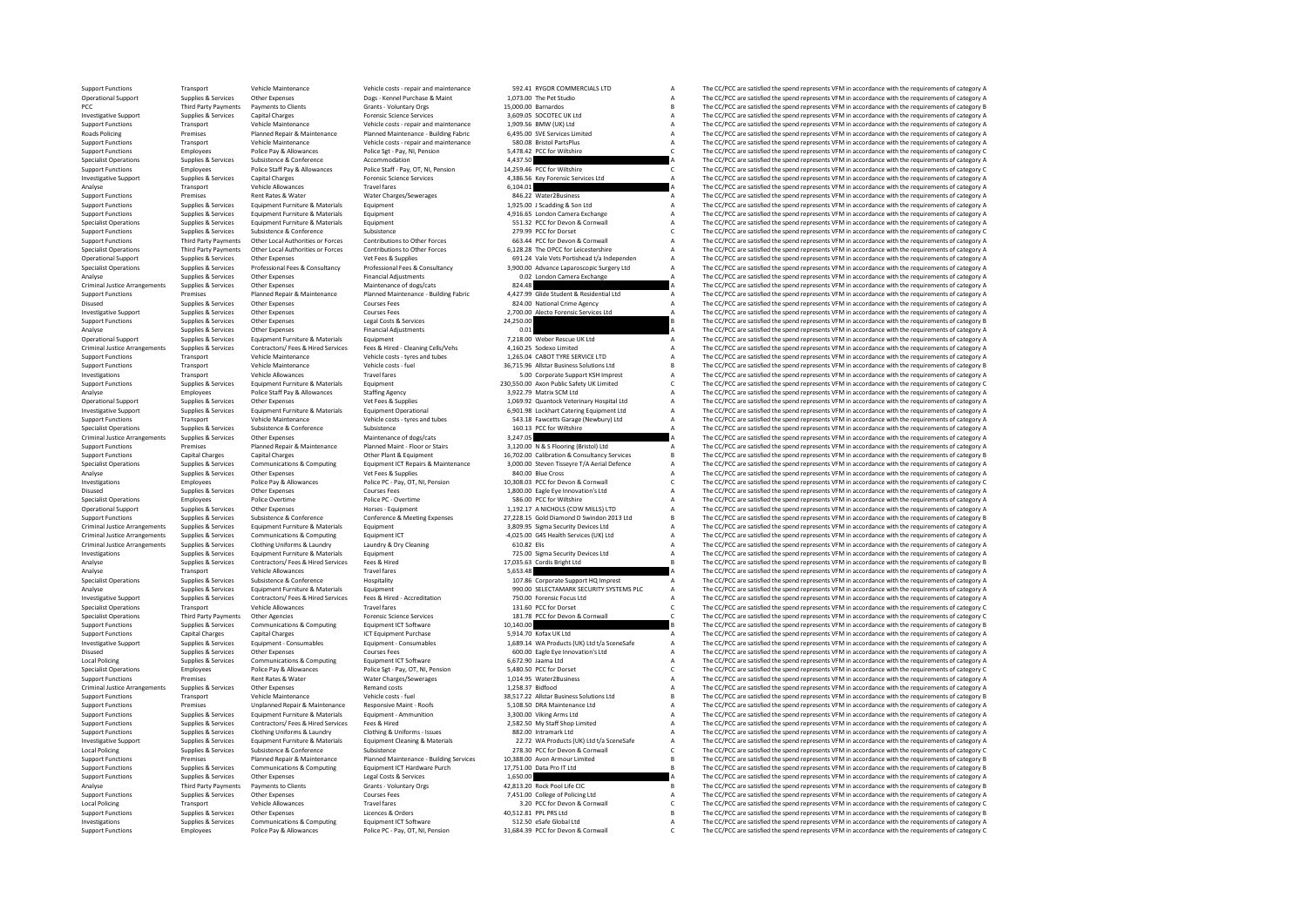Operational Support Supplies & Services Other Expenses Dogs - Kennel Purchase & Maint 823.39 A The CC/PCC are satisfied the spend represents VFM in accordance with the requirements of category A Postephen Purchase & Maint Specialist Operations Employees Police Pay & Allowances Police PC - Pay, NI, Pension 4,907.15 PCC for Willshire A The CC/PCC are satisfied the spend represents VFM in accordance with the requirements of category A The CC/P Dealing with the Public Supplies & Services Equipment Furniture & Materials Loose Furniture and anticipalis Loose Furniture of the Public Supplies & Services Equipment Furniture & Materials Loose Furniture of the reduce of Operation of Supplies Services Equipment Consumables (Equipment Consumables and the exercise and the experiment of the experiment of the experiment of the experiment of the experiment of the equipment of the experiment of Specialist Operations Supplies & Services Equipment Furniture & Materials Equipment (and the requirement of category A The CC/PCC are satisfied the spend represents VFM in accordance with the requirements of category A Spe Specialist Operations Employees Police Pay & Allowances Police PC-Pay, OT, NI, Pension 31,56.38 PCC for Wiltshire COTC are actisfied the spend represents VFM in accordance with the requirements of category AP Pay, OT, NI, Export Functions The CC/PCC are statistically once the Planned Repair & Maintenance Planned Maintenance Building Services 2,450.00 Romac Building Contractors Ltd a The CC/PCC are satisfied the spend represents VFM in accor 11528 Market Strategic Research of The COPCC are attended the contractors of the Services of the Services (ees & Hired of the Services of the Services of Central Archive Contractors/Fees & Hired Services (Central Archive C Third Party Payments Other Local Authorities or Forces Contributions to Other Forces 11,528.04 PCC for Gloucestershire B The CC/PCC are satisfied the spend represents VFM in accordance with the requirements of category B<br>S Support Functions Supplies & Services Other Expenses Legal Fees 3rd Party 2,500.00 2,500.00 A The CC/PCC are satisfied the spend represents VFM in accordance with the requirements of category A Decle Party A Decle Data Par -<br>
Specialist Operations Employees Police Pay & Allowances Police Chinsp - Pay, NI, Pension, HA 7,529.17 PCC for Gloucestershire A The CC/PCC are satisfied the spend represents VFM in accordance with the requirements of ca Support Functions Premises Rent Rates & Water Rents Rents Rents at a Support Rent Rents and A The CC/PCC are satisfied the spend represents VFM in accordance with the requirements of category A Support Functions Transport Support Functions Transport Vehicle Maintenance Vehicle costs repair and maintenance 1,675.89 Rowcliffes Of Yeovil A The CC/PCC are satisfied the spend represents VFM in accordance with the requirements of category A The C Roads Policing Supplies & Services Equipment Furniture & Materials Equipment Equipment 1, 209.72 Incentive Plus A The CC/PCC are satisfied the spend represents VFM in accordance with the requirements of category A The CC/P Local Policing Premises Rent Rates Rent Rates Rent Rates Rent Rates Rent Rates Rent Rates Rent Rates Rent Rates And the Sometime Council A The CC/PCC are satisfied the spend represents VFM in accordance with the requiremen Specialist Operations Supplies Services Other Expenses Crime agency and Crime Agency A The CC/PCC are satisfied the spend represents VFM in accordance with the requirements of category A The CC/PCC are satisfied the spend Examples the control of the control of the control of the control of the control of the control of the control of the control of the control of the control of the control of the control of the control of the control of the Support Functions Supplies & Services Other Expenses Courses Courses Fees 7,500.00 Bristol City Council A The CC/PCC are satisfied the spend represents VFM in accordance with the requirements of category A Support Function Support Functions Premises Rent Rates Ry and the National Non Domestic Rates 7,782.00 Bristol City Council City Council A The CC/PCC are satisfied the spend represents VFM in accordance with the requirements of category A Support Functions Transport Vehicle Maintenance Vehicle costs - repair and maintenance 561.60 CASTROL (UK) LTD A The CC/PCC are satisfied the spend represents VFM in accordance with the requirements of category and the seq Support Functions Employees Indirect Employee Expenses Advertising for Staff 2,147.94 Direct Local Bristol A The CC/PCC are satisfied the spend represents VFM in accordance with the requirements of category A The Criteria Analyse Transport Vehicle Allowances Travel Travel in the Control of the CC/PCC are satisfied the spend represents VFM in accordance with the requirements of category A The C/PCC are satisfied the spend represents VFM in a Support Functions Employees Police Staff Pay & Allowances Police Staff - Pay, OT, NI, Pension 20,391.06 PCC for Dorset C The CC/PCC are satisfied the spend represents VFM in accordance with the requirements of category C T Support Functions Supplies Services Clothing Uniforms Clothing All District Uniforms - non-stock 785.20 MedTree A The CC/PCC are satisfied the spend represents VFM in accordance with the requirements of category A The CC/P Support Functions Supplies & Services Communications & Computing Equipment ICT 5,998.88 Vodafone Support A The CC/PCC are satisfied the spend represents VFM in accordance with the requirements of category A Secialist Opera Specialist Operations Employees Police Staff Pay & Allowances Police Staff - Pay, NI, Pension 3,584.80 PCC for Dorset C The CC/PCC are satisfied the spend represents VFM in accordance with the requirements of category C Ve Support Functions Transport Vehicle Maintenance Vehicle costs - repair and maintenance 816.10 Halls Electrical Ltd A The CC/PCC are satisfied the spend represents VFM in accordance with the requirements of category A Suppo FINE COCACC are satisfied the spend represents VFM in accordance with the requirements of category A The CC/PCC are satisfied the spend represents VFM in accordance with the requirements of category A The CC/PCC are satisf Criminal Justice Arrangements Supplies & Services Other Expenses Category A The Criminal Justice Arrangements Supplies Assemble to the Criminal Justice Arrangements of the requirements of category A The Criminal Justice Ar Support Functions Supplies & Services Equipment Furniture & Materials Equipment extensions Equipment Purniture & Materials Equipment Purniture and the spend represents VFM in accordance with the requirements of category As Specialist Operations Supplies & Services Subsistence Subsistence Subsistence 94.38 PCC for Dorset Conference<br>Support Eurocines Supplies Supplies Support Planned Area Planned Maintenance - Building Services 1,694.00 TEMPLE Support Franches Premises Premises Premises Premises Premises Premises Premises Premises Premises Premises Premises Premises Premises Premises Premises Premises Premises Premises Premises Premises Premises Premises Premise Specialist Operations Supplies & Services Subsistence Subsistence Subsistence 3,334.24 PCC for Devon & Cornwall C The CC/PCC are satisfied the spend represents VFM in accordance with the requirements of category C Category **Investigative Supplies Support Support Supplies Capital Charges Capital Charges Science Services 1,100.95 Orchid Cellmark Ltd A The CC/PCC are satisfied the spend represents VFM in accordance with the requirements of cate** Analyse Supplies Supplies Supplies Equipment Furniture & Materials Equipment 1,128.00 SELECTAMARK SECURITY SYSTEMS PLC A The CC/PCC are satisfied the spend represents VFM in accordance with the requirements of category A T Local Policing Supplies Supplies Courses Courses Courses Courses Courses Courses Courses Courses Courses Courses Courses Courses Courses Courses A The CC/PCC are satisfied the spend represents VFM in accordance with the re Specialist Operations America Police State State States Police States Police States Police States A The CC/PCC are satisfied the spend represents VFM in accordance with the requirements of category A The CC/PCC are satisfi Investigative Support Supplies & Services Other Expenses Courses Fees Courses Fees S,823.09 Dell Corporation Ltd A The CC/PCC are satisfied the spend represents VFM in accordance with the requirements of category A The Ana Analyse Transport Vehicle Allowances Travel fares and the spend of the Secret Allowances Travel fares and the spend represents VFM in accordance with the requirements of category A<br>Specialist Operations Supplies Services O Specialist Operations Supplies & Services Other Expenses Courses Courses Fees and Courses Fees 1,351.00 The Investigator A The CC/PCC are satisfied the spend represents VFM in accordance with the requirements of category A Supplies Services Professional Fees & Consultancy Professional Fees & Consultancy 650.00 Nell Phillips Photo & Film A The CC/PCC are satisfied the spend represents VFM in accordance with the requirements of category A cate Operational Support Supplies & Services Contractors/ Fees & Hired Services Fees & Hired Services Fees & Hired Services Services Fees & Hired Services Support Services Contractors/ Fees & Hired Services Fees & Hired Service Analyse Supplies & Services Equipment Furniture & Materials Equipment Category A 770.00 SELECTAMARK SECURITY SYSTEMS PLC A The CC/PCC are satisfied the spend represents VFM in accordance with the requirements of category A Support Functions Supplies Supplies Contractors/ Fees & Hired Services Fees Alited States Fees Athenament Contractors/ The CC/PC are satisfied the spend represents VFM in accordance with the requirements of category A The Disused Supplies & Services Equipment Furniture & Materials Equipment 199.00 Corporate Support Corporate Support HOMATHON ARTHOR IN A The CC/PCC are satisfied the spend represents VFM in accordance with the requirements of C<sub>2</sub> The CC/PCC are satisfied the spend represents VFM in accordance with the requirements of category C Support Functions Supplies Support Subsistence Accommodation 1,128.00 College of Policing Ltd A The CC/PCC are satisfied the spend represents VFM in accordance with the requirements of category A Disused Third Party Payments Contribution Contribution Contribution and the Contribution Contribution Contribution A The CC/PCC are satisfied the spend represents VFM in accordance with the requirements of category B categ Support Functions Third Party Payments Other Local Authorities or Forces Contributions to Other Forces 27,700.00 PCC for Derbyshire B The CC/PCC are satisfied the spend represents VFM in accordance with the requirements of Support Functions Premises Energy Costs Electricity Electricity Equipment CT Costs Computing Equipment CT COSTS Electricity 609.50 Western Power Distribution (SW) A The CC/PCC are satisfied the spend represents VFM in acco Support Functions Supplies & Services Communications & Computing Equipment LCT 602.61 Telefonica UK Limited A The CC/PCC are satisfied the spend represents VFM in accordance with the requirements of category A Specialist O Specialist Operations Supplies A Services Computing Telephone Calls 1,050.65 Telefonica UK Limited A The CC/PCC are satisfied the spend represents VFM in accordance with the requirements of category A Printing Stationery & Analyse Supplies & Services Printing Stationery & Office Exp Postage 20.00 SELECTAMARK SECURITY SYSTEMS PLC A The CC/PCC are satisfied the spend represents VFM in accordance with the requirements of category A National Non Specialist Operations Premises Rent Rates Rent Rates Rent Rates Rent Rates National Non Domestic Rates 11,723.00 South Gloucestershire B The CC/PCC are satisfied the spend represents VFM in accordance with the requirements Specialist Services Supplies Services Professional Pees (Consultancy Professional Executive Professional Pees of the Consultance of the Consultance of the Consultance of the Consultance of the Consultance of the Consultat The CC/PCC are satisfied the spend represents VFM in accordance with the requirements of category C Criminal Justice Arrangements Supplies & Services Other Expenses Remand costs Remand costs Remand costs 983.23 Bidfood A The CC/PCC are satisfied the spend represents VFM in accordance with the requirements of category B C Support Functions Capital Charges Capital Charges Capital Charges ICT Equipment Purchase 13,800.00 Softcat Limited 13,800.00 Softcat Limited B The CC/PCC are satisfied the spend represents VFM in accordance with the requir Local Policing Supplies & Services Contractors/Fees & Hired Services Fees & Hired Explorence Research 1.118.50 SMSR (Social & Market Strategic Res A The CC/PCC are satisfied the spend represents VFM in accordance with the Eupplies & Services Equipment Furniture & Materials Equipment Operational 22,152.00 Cleartone Telecoms Ltd B The CC/PCC are satisfied the spend represents VFM in accordance with the requirements of category B Subscriptions Support Functions Supplies & Services Grants & Subscriptions Subscriptions Subscriptions Subscriptions Subscriptions Subscriptions Subscriptions and the Subscriptions of the Subscriptions of the Subscriptions of the Subscr Support Functions Capital Charges Capital Charges Additions:Non Enhancing Fees 1,500.00 Mace Cost Consultancy Limited A The CC/PCC are satisfied the spend represents VFM in accordance with the requirements of category A Su Support Functions Supplies & Services Equipment Furniture & Materials Equipment Equipment Equipment Contence Limited A The CC/PCC are satisfied the spend represents VFM in accordance with the requirements of category A The Investigative Support Supplies & Services Capital Charges Forensic Science Services 794.60 Orchid Cellmark Ltd A The CC/PCC are satisfied the spend represents VFM in accordance with the requirements of category A The CC/PC The CC/PCC are satisfied the spend represents VFM in accordance with the requirements of category B Support Functions Supplies & Services Equipment Furniture & Materials Equipment Operational 701.48 Protect Signs A The CC/PCC are satisfied the spend represents VFM in accordance with the requirements of category A Radicia Roads Policing Supplies & Services Equipment Furniture & Materials Equipment A Equipment 2,150.00 Agilysis Ltd A The CC/PCC are satisfied the spend represents VFM in accordance with the requirements of category A Supplies Support Functions Premises Unplanned Repair A Maint - The CC/PCC are satisfied the spend represents VFM in accordance with the requirements of category A The CC/PCC are satisfied the spend represents VFM in accordance with Investigations Supplies Services Other Expenses Courses Fees 1,672.00 City of London Police A The CC/PCC are satisfied the spend represents VFM in accordance with the requirements of category A Support Functions Transport Vehicle Maintenance Vehicle costs - repair and maintenance 764.01 Bristol PartsPlus A The CC/PCC are satisfied the spend represents VFM in accordance with the requirements of category A The CC/P -<br>Support Functions Manuform of Permises Premises Unplanned Readive Maintenance Reactive Maintenance - Building Fabric<br>Support Functions Supplies & Services Communications & Computing Equipment ICT 1,253.16 BRITISH TELECOM Support Functions Supplies & Services Communications & Computing Equipment ICT 1,253.16 BRITISH TELECOMMUNICATIONS PLC A The CC/PCC are satisfied the spend represents VFM in accordance with the requirements of category Ass Support Functions Supplies & Services Equipment Furniture & Materials Equipment C Equipment S7,000.00 Axon Public Safety UK Limited C The CC/PCC are satisfied the spend represents VFM in accordance with the requirements of Support Functions Supplies & Services Communications & Computing Equipment ICT 52,490.82 BT PLC C The CC/PCC are satisfied the spend represents VFM in accordance with the requirements of category Communications & Computing Specialist Operations Supplies & Services Other Expenses Courses Fees SA78.00 City of London Police A The CC/PCC are satisfied the spend represents VFM in accordance with the requirements of category A Road Scattes Provide Roads Policing Supplies Services Printing Stationery & Office Exp Printing Stationery & Office Exp Postage 7,363.95 A The CC/PCC are satisfied the spend represents VFM in accordance with the requirements of category A The The CC/PCC are satisfied the spend represents VEM in accordance with the requirements of category A Support Functions Supplies & Services Clothing Uniforms & Laundry Clothing & Uniforms - Issues 728.00 Wychanger Ltd A The CC/PCC are satisfied the spend represents VFM in accordance with the requirements of category A Suec Specialist Operations Supplies & Services Contractors/ Fees & Hired Services Fees & Hired 10.43 A The CC/PCC are satisfied the spend represents VFM in accordance with the requirements of category A Operational Support Supplies & Services Other Expenses Dogs - Kennel Purchase & Maint 690.00 Bassett Court Farm Court Kennels A The CC/PCC are satisfied the spend represents VFM in accordance with the requirements of category A Support Functions Supplies & Services Other Expenses Legal Costs & Services 1,287.52 A The CC/PCC are satisfied the spend represents VFM in accordance with the requirements of category A Crystal Costs Category A The CC/PCC Investigative Support Supplies & Services Capital Charges Forensic Science Services 1,847.95 Orchid Cellmark Ltd A The CC/PCC are satisfied the spend represents VFM in accordance with the requirements of category A Support Premises Unplanned Repair & Maintenance Reactive Maintenance - Building Services 559.00 STQ Vantage Limited Maintenance - Building Services 559.00 STQ Vantage Limited Maintenance Apple The CC/PCC are satisfied the spend re Analyse Supplies & Services Professional Fees & Consultancy Professional Fees & Consultancy Professional Fees & Consultancy Professional Fees & Consultancy 1,471.00 THE FINANCIAL REPORTING COUNCIL A The CC/PCC are satisfie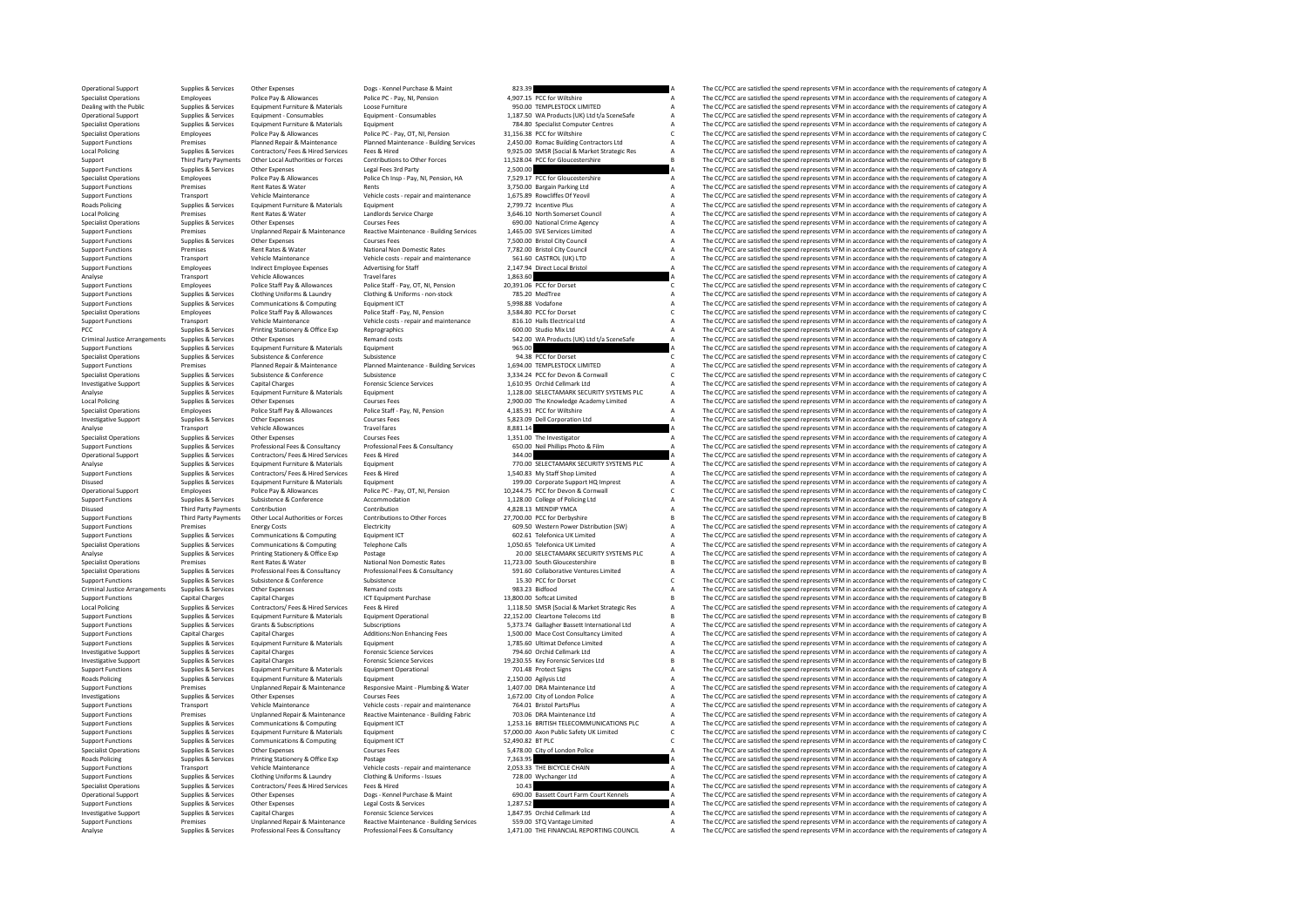Support Functions Supplies & Services Equipment Functions A Equipment Community Equipment Community and the Services Equipment Community and the Services Equipment Communications A The CC/PCC are satisfied the spend repres Specialist Operations Supplies & Services Communications & Computing Equipment ICT 126.33 A The CC/PCC are satisfied the spend represents VFM in accordance with the requirements of category A Communications & Computing Equ Local Policing Third Party Payments Payments Payments Payments Clients Voluntary Orgs 263,748.00 South Gloucestershire Council C The CC/PCC are satisfied the spend represents VFM in accordance with the requirements of cate Investigations Supplies Services Equipment Furniture & Materials Equipment Fund in a The CC/PCC are satisfied the spend represent Supplies of Category A The CC/PCC are spend represents VFM in accordance with the requiremen Investigative Support Supplies & Services Capital Charges Forensic Science Services Forensic Science Services Forensic Science Services and a The CC/PCC are satisfied the spend represents VFM in accordance with the require Investigative Supplies Supplies Support Support Support Support Support Support Support Supplies and the COLOGIST A The CC/PCC are satisfied the spend represents VFM in accordance with the requirements of category A The CC Criminal Justice Arrangements Supplies & Services Clothing Uniforms & Laundry Laundry Laundry A Dry Cleaning 532.62 Elis A The CC/PCC are satisfied the spend represents VFM in accordance with the requirements of category C Support Functions Employees Police Staff Pay & Allowances Police Staff - Pay, OT, NJ, Pension 20,077.74 PCC for Devon & Communal C The CC/PCC are satisfied the spend represents VFM in accordance with the requirements of ca Support Functions Supplies & Services Subsistence Subsistence Subsistence And Subsistence 423.29 PCC for Devon & Cornwall C The CC/PCC are satisfied the spend represents VFM in accordance with the requirements of category Support Functions Transport Vehicle Maintenance Vehicle costs - repair and maintenance 816.06 RYGOR COMMERCIALS LTD A The CC/PCC are satisfied the spend represents VFM in accordance with the requirements of category A Vehi Support Functions Transport Vehicle Maintenance Vehicle costs - repair and maintenance 605.73 Bristol PartsPlus A The CC/PCC are satisfied the spend represents VFM in accordance with the requirements of category A Support -<br>Support Functions Premises Properties Unplanned Repair & Maintenance Reactive Maintenance Building Services 995.00 SVE Services Imited Maintenance According to the CC/PCC are satisfied the spend represents VFM in accorda Investigative Support Support Support Support Support Support Support Support Support Services 20,776.90 Orchid Cellmark Ltd B The C/PCC are satisfied the spend represents VFM in accordance with the requirements of categor Support Functions Transport Vehicle Maintenance Vehicle costs - repair and maintenance 405.74 Taunton Motor Company A The CC/PCC are satisfied the spend represents VFM in accordance with the requirements of category A Vehi Support Transport Communication of the Communication of the Communication of the Communication of the Communication of the Communication of the Communication of the Communication of the Communication of the Communication o Specialist Operations Employees Police Pay & Allowances Pay, NI, Pension 9,273.01 PCC for Devon & Cornwall Cornwall Cornerative Super Pay, NI, Pension 9,273.01 PCC/PCC are and the COPCC are satisfied the spend represents V Investigative Support Supplies & Services Medical Fees Pathologists Feports Pathologists reports 500.00 M Sheppard Pathology Ltd A The CC/PCC are satisfied the spend represents VFM in accordance with the requirements of ca Specialist Operations Employees Police Staff Pay & Allowances Police Staff - Pay, NI, Pension 3,584.80 PCC for Dorset C The CC/PCC are satisfied the spend represents VFM in accordance with the requirements of category C Co Specialist Operations Transport Vehicle Allowances Vehicle mileage allowance 90.35 PCC for Devon & Cornwall Corner Corner (2000) and a the CC/PCC are satisfied the spend represents VFM in accordance with the requirements o Analyse Supplies & Services Other Expenses Financial Adjustments -0.93 SUEZ Recycling and Recovery UK Ltd A The CC/PCC are satisfied the spend represents VFM in accordance with the requirements of category Paramed Repair & Example of Premises Premises Planned Repair & Maintenance Planned Maintenance Building Services 9,400.00 Romac Building Contractors Ltd a The CC/PCC are satisfied the spend represents VFM in accordance with the requirement Roads Policing Supplies Supplies Courses Courses Courses Courses Courses Productive Other Production of Traffic Accident Inves A The CC/PCC are satisfied the spend represents VFM in accordance with the requirements of cate Support Functions Supplies Services Communications & Computing Equipment ICT Repairs A The COMPUTING A The COMPUTING A The COMPUTING A The COMPUTING A The Spend represents VFM in accordance with the requirements of categor Specialist Operations Supplies Services Professional Fees & Consultancy Professional Fees A Consultance Consultance Consultance of Consultance and the CC/PC are satisfied the spend represents VFM in accordance with the req PCC Third Party Payments Payments to Clients Grants - Voluntary Orgs 37,147.25 Barnardos 37,147.25 Barnardos B<br>Secialist Operations Secret Secret Police Pay & Allowances Police Set - Pay. NJ. Pension. HA S.551.98 PCC for D Specialist Operations Employees Police Pay & Allowances Police Sgt - Pay, NI, Pension, HA 5,551.98 PCC for Dorset C The CC/PCC are satisfied the spend represents VFM in accordance with the requirements of category C Specia Specialist Operations Supplies & Services Contractors/ Fees & Hired The Services Fees & Hired The Services Fees & Hired 7.00 A The CC/PCC are satisfied the spend represents VFM in accordance with the requirements of catego Police Staff - Pay, OT, NI, Pension 187,453.31 PCC for Devon & Cornwall<br>- The CC/PCC are satisfied the spend represents VFM in accordance with the requirements of category C<br>- Seactive Maintenance - Buildine Services - S25 of the contract of the contract of the contract of the contract of the contract of the contract of the contract of the contract of the contract of the contract of the contract of the contract of the contract of the contrac Specialist Operations Transport Vehicle Allowances Travel fares Travel fares and maintenance 149.37 A The CC/PCC are satisfied the spend represents VFM in accordance with the requirements of category Vehicle Costs - repair Support Functions Transport Vehicle Maintenance Vehicle costs - repair and maintenance 526.24 City West Commercials Ltd A The CC/PCC are satisfied the spend represents VFM in accordance with the requirements of category A Support Functions Supplies Services Other Expenses Legal Costs Aservices A The COST are the Costs A Costs A The COST are satisfied the spend represents VFM in accordance with the requirements of category Are a The COST are Support Functions Supplies & Services Communications & Computing Equipment ICT Hardware Purch 4,675.00 Data Pro IT Ltd A The CC/PCC are satisfied the spend represents VFM in accordance with the requirements of category A S Support Employees Indirect Employee Expenses Refunds Contributions 3,089.65 Contributions 3,089.65 A The CC/PCC are satisfied the spend represents VFM in accordance with the requirements of category A Contributions and the Specialist Operations Employees Police Pay & Allowances Police Pay, NI, Pension 4,874.81 PCC for Gloucestershire A The CC/PCC are satisfied the spend represents VFM in accordance with the requirements of category A The CC/ Support Functions Capital Charges Capital Charges Capital Charges ICT Equipment Purchase 1,250.00 Hays Specialist Recruitment Ltd A The CC/PCC are satisfied the spend represent VFM in accordance with the requirements of ca Communications & Computing Equipment ICT Repairs & Maintenance 1,485.00 Specialist Computer Centres A The CC/PCC are satisfied the spend represents VFM in accordance with the requirements of category A Capital Charges -2.0 Investigative Support Supplies & Services Capital Charges Capital Charges Forensic Science Services -2,007.80 Key Forensic Services Ltd A The CC/PCC are satisfied the spend represents VFM in accordance with the requirement Support Functions Capital Charges Capital Charges Capital Charges ICT Equipment Purchase 9,685.14 Tangible Benefit Limited A The CC/PCC are satisfied the spend represents VFM in accordance with the requirements of category Support Functions Transference of Department of Category Burden Reactive Maintenance - Building Services 34,141.89 Integral UK Ltd B The CC/PCC are satisfied the spend represents VFM in accordance with the requirements of Support Functions Supplies & Services Communications & Computing Equipment LCT Computing Equipment ICT 3,755.36 Telefonica UK Ltd A The CC/PCC are satisfied the spend represents VFM in accordance with the requirements of c Specialist Operations Supplies & Services Communications & Computing Telephone Calls and The Special Calls 839.60 Telefonica UK Limited A The CC/PCC are satisfied the spend represents VFM in accordance with the requirement Examples the Premises Planned Repair & Maintenance Planned Maintenance - Building Services 4,850.00 Romac Building Contractors Ltd A The CC/PCC are satisfied the spend represents VFM in accordance with the requirements of Support Functions Premises Energy Costs Gas 1,653.24 CORONA ENERGY RETAIL 4 LTD A The CC/PCC are satisfied the spend represents VFM in accordance with the requirements of category AS a represent VFM in accordance with the Support Functions Premises Planned Repair & Maintenance Planned Maintenance - Building Fabric 9,786.00 DRA Maintenance - Building Fabric 9,786.00 DRA Maintenance - A The CC/PCC are satisfied the spend represents VFM in acc The CC/PCC are satisfied the spend represents VEM in accordance with the requirements of category A PCC Third Party Payments Payments of Clients Category B Grants - Voluntary Orgs 12,885.50 Trauma Breakthrough B The CC/PCC are satisfied the spend represents VFM in accordance with the requirements of category B PCC Third Payments Payments Olents - Support Clients - Support Clients - Voluntary Orgs 39,045.84 Victim Support B The CC/PCC are satisfied the spend represents VFM in accordance with the requirements of category B The Cli Support Functions Supplies & Services Clothing Uniforms & Laundry Clothing & Uniforms - Issues 1,095.00 Leo Textiles Ltd A The CC/PCC are satisfied the spend represents VFM in accordance with the requirements of category C -<br>Specialist Operations Employees Police Pay & Allowances Police PC - Pay, NJ, Pension, HA 29,397.72 PCC for Devon & Communal C The CC/PCC are satisfied the spend represents VFM in accordance with the requirements of categ Support Functions Premises Premises Rent Rates Rent Rates Mater National Non Domestic Rates 2,944.00 South Gloucestershire A The CC/PCC are satisfied the spend represents VFM in accordance with the requirements of category Printing Stationery & Office Exp Advertising (not recruitment)<br>
Vehicle costs - types and tubes<br>
Vehicle costs - types and tubes<br>
Vehicle costs - types and tubes and tubes and tubes and tubes and the Search COPC are saided Support Functions Transport Vehicle Maintenance Vehicle costs - tyres and tubes 668.58 CABOT TYRE SERVICE LTD A The CC/PCC are satisfied the spend represents VFM in accordance with the requirements of category B<br>Support Fu Support Functions Transport Vehicle Maintenance Vehicle Costs - fuel 11,404.00 Certas Energy UK Ltd B The CC/PCC are satisfied the spend represents VFM in accordance with the requirements of category B The CC/PCC are satis Support Functions Supplies Services Equipment Furniture & Materials Equipment - Ammunition 1,810.00 GMK Ltd A The CC/PC are satisfied the spend represents VFM in accordance with the requirements of category A The CC/PC are The CC/DCC are satisfied the spend represents VEM in accordance with the requirements of category B Specialist Operations Premises Rent Rates & Water National Non Domestic Rates 5,694.00 North Somerset Council A The CC/PCC are satisfied the spend represents VFM in accordance with the requirements of category A Specialist Specialist Operations Supplies & Services Equipment Furniture & Materials Equipment 2,015.00 A The CC/PCC are satisfied the spend represents VFM in accordance with the requirements of category A The CC/PC are satisfied the Equipment Furniture & Materials Equipment Furniture & Materials Equipment Furniture A Services A Services A The CC/PCC are satisfied the spend represents VFM in accordance with the requirements of category A Service and S2 Support Functions Capital Charges Capital Charges Capital Charges ICT Equipment Purchase 828.40 Kofax UK Ltd A The CC/PCC are satisfied the spend represents VFM in accordance with the requirements of category A Support Fun Support Functions Supplies & Services Communications & Computing Equipment ICT 1,236.10 Telefonica UK Limited A The CC/PCC are satisfied the spend represents VFM in accordance with the requirements of category A Support Fu Support Functions Supplies & Services Other Expenses Legal Costs & Services Support Control and the COST Costs Control of the Support Functions of the COST of Control of the Support Functions Support Functions Support Func Support Functions Thiel Party Payments Other Lical Authorities of Gregory States and the Content of the Content of the Content of the Content of Content of Content of Content of the Content of Content of Content of Content Investigations Supplies & Services Professional Fees & Consultancy Professional Fees & Consultancy 3,600.00 Digital Energy Limited The CC/PCC are satisfied the spend represents VFM in accordance with the requirements of ca Support Functions Support Functions Suppliers Computing Communications Supporting Equipments of category A The CC/PCC are satisfied the spend represents VFM in accordance with the requirements of category A The CC/PCC are Support Functions Supplies Services Communications & Computing Equipment ICT Hardware Purch equipment ICT Hardware Purch 667.00 Centiel UK Ltd A The CC/PCC are satisfied the spend represents VFM in accordance with the requ Supplies & Services Other Expenses Legal Costs & Services 791.67 A The CC/PCC are satisfied the spend represents VFM in accordance with the requirements of category A Costs are supplies & Services Other Expenses Legal Cost 9,203.70 SVE Services Limited **A** The CC/PCC are satisfied the spend represents VFM in accordance with the requirements of category A The CC/PCC are satisfied the spend represents VFM in accordance with the requirements of Support Functions Transport Vehicle Maintenance Vehicle costs - repair and maintenance -1,982.26 Bristol PartsPlus A The CC/PCC are satisfied the spend represents VFM in accordance with the requirements of category A Dealing with the Public Supplies Supplies Courses Courses Courses Courses Courses Courses Courses Courses Courses Courses Courses Courses (2000 Micro Systemation Limited A The CC/PCC are satisfied the spend represents VFM Specialist Operations Supplies & Services Subsistence Subsistence Subsistence 25.45 PCC for Devon & Cornwall A The CC/PCC are satisfied the spend represents VFM in accordance with the requirements of category A The CC/PC a Specialist Operations Supplies & Services Professional Fees & Consultancy Professional Fees & Consultancy Consultancy 612.00 A The CC/PCC are satisfied the spend represents VFM in accordance with the requirements of catego Roads Policing Transport Vehicle Allowances Policing Travel fares 22.17 Corporate Support HQ Imprest A The CC/PCC are satisfied the spend represents VFM in accordance with the requirements of category A The CC/PCC are sati Support Functions Premises Rent Rates Rent Rates National Non Domestic Rates 3,686.00 Somerset West and Taunton Council A The CC/PCC are satisfied the spend represents VFM in accordance with the requirements of category A Support Functions Transport Vehicle Maintenance Vehicle costs - tyres and tubes 616.12 MICHELIN TYRE PLC A The CC/PCC are satisfied the spend represents VFM in accordance with the requirements of category A Costs - Support Local Policing Supplies Services Equipment Furniture & Materials Equipment 1,269.40 Supplies and Supplies and the CC/PCC are satisfied the spend represents VFM in accordance with the requirements of category A The CC/PC ar Equipment Functions Supplies A The CC/PC are satisfied the spend represents VFM in accordance with the requirements of category A The CC/PCC are satisfied the spend represents VFM in accordance with the requirements of cat Export Functions Supplies & Services Professional Fees & Consultancy Professional Fees & Consultancy Professional Fees & Consultancy Professional Fees & Consultancy Professional Fees & Consultancy Professional Fees & Consu Support Functions Services Medical Fees Present Support Functions Support Functions Support Functions and the CC/PCC are satisfied the spend represents VFM in accordance with the requirements of category A The CC/PCC are s Criminal Justice Arrangements Supplies & Services Other Expenses Remand costs Remand costs Remand costs Samples and the Services A The CC/PCC are satisfied the spend represents VFM in accordance with the requirements of ca Operational Support Supplies & Services Other Expenses Dogs - Kennel Purchase & Maint Satisfact Dogs - Kennel Purchase & Maint Satisfact Dogs - Kennel Purchase & Maint School of Dogs - Kennel Purchase & Maint School of Cat Support Functions Premises Premises Premises Premises General Waste Costs 527.00 SUEZ Recycling and Recovery UK Ltd A The CC/PCC are satisfied the spend represents VFM in accordance with the requirements of category A Dens Support Functions Employees Police Staff Pay & Allowances Police Staff - Pay, OT, NI, Pension 18,526.72 PCC for Dorset C The CC/PCC are satisfied the spend represents VFM in accordance with the requirements of category C S Support Functions Supplies And The CC/PCC are satisfied the spend represents VFM in accordance with the requirements of category B The CC/PCC are satisfied the spend represents VFM in accordance with the requirements of ca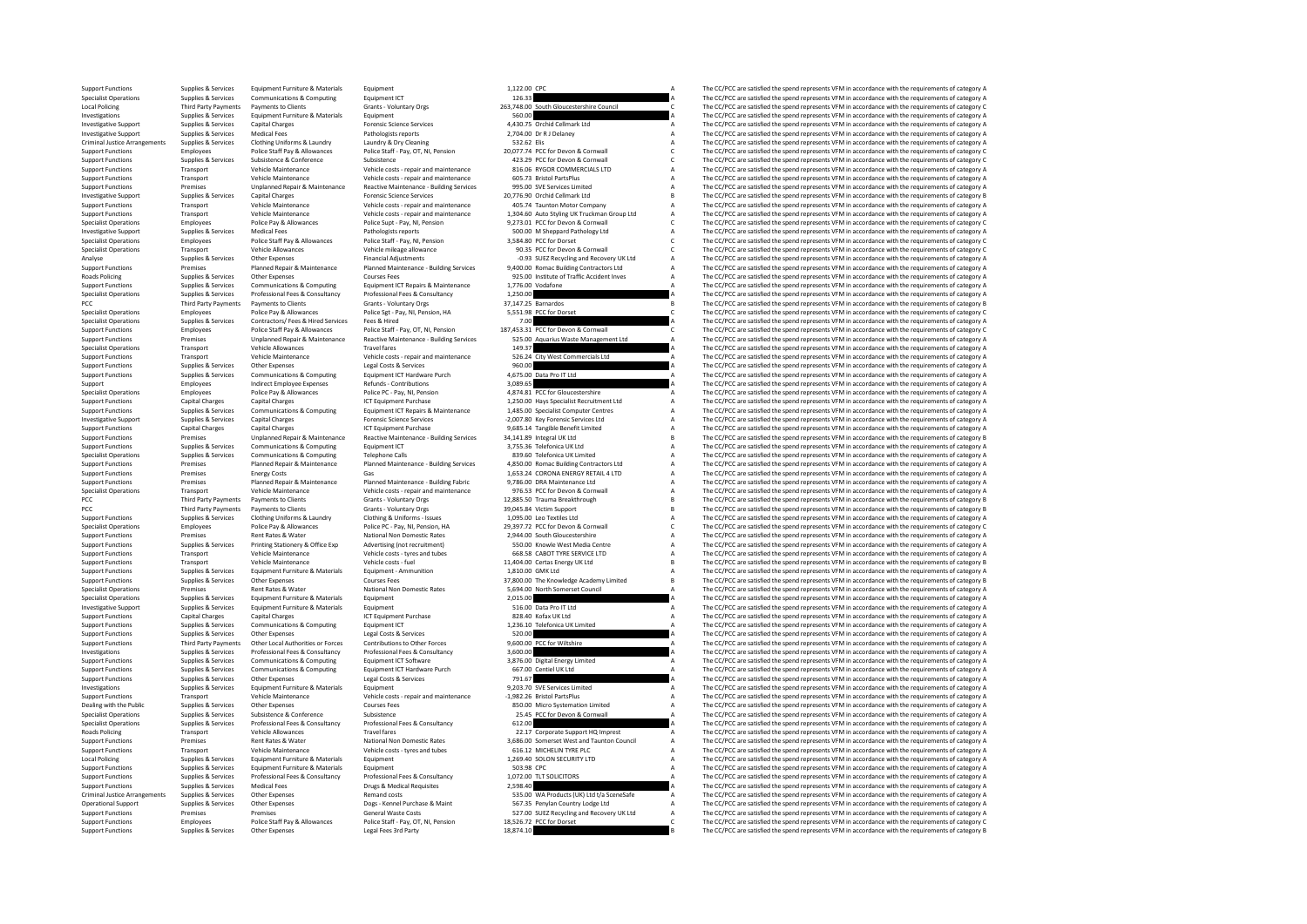Criminal Justice Arrangements Supplies & Services Printing Stationery & Office Exp Stationery Stationery Stationery and the Services Supplies are satisfied the Service Arrangement of Criminal Justice Arrangements of the Pr Specialist Operations Supplies & Services Professional Fees & Consultancy Professional Fees & Consultancy Professional Fees & Consultancy 1,092.00 A The CC/PCC are satisfied the spend represents VFM in accordance with the Support Functions Supplies Services Equipment Functions Support Functions Support Equipment Corporate Support Functions Support Equipment A The CC/PCC are satisfied the spend represents VFM in accordance with the requireme Support Functions Supplies Services Subsistence SConference Conference Conference Conference Conference Conference Conference Conference (Services Support Functions Support Functions Contents and The CONFerence A The CONFE Experiment of Control Control of Control Control Control Control Control Control Control Control Control Control Control Control Control Control Control Control Control Control Control Control Control Control Control Contr Support France of the Manufacture of the Manufacture of the Manufacture of the COCC are astisted the particular of the end of the end of the end of the end of the end of the end of the end of the end of the end of the end Local Policing Third Party Payments Contribution Contribution Contribution Contribution Contribution 12,749.19 TREBLE 5 TREBLE 1 LTD B The CC/PCC are satisfied the spend represents VFM in accordance with the requirements o Support Functions Supplies & Services Equipment Furniture & Materials Loose Furniture Amaterials Loose Furniture and the spend to the Same of the Same COMPART MESS CONDICITY A The CC/PCC are satisfied the spend represents Support Functions Transport Vehicle Maintenance Vehicle costs - tyres and tubes 771.50 GOODYEAR TYRES UK LTD A The CC/PCC are satisfied the spend represents VFM in accordance with the requirements of category A Support Fun Support Functions Supplies & Services Printing Stationery & Office Exp Postage Postage Principal Postage 1,154.22 1.154.22 A The CC/PCC are satisfied the spend represents VFM in accordance with the requirements of category Analyse Transport Vehicle Allowances Travel fares Travel fares and the CO/PCC are satisfied the spend represents VFM in accordance with the requirements of category A CAPC are satisfied the spend represents VFM in accordan Support Functions Premises Unplanned Repair & Maintenance Reactive Maintenance - Building Fabric 595.00 AVON ROAD MARK LTD A The CC/PCC are satisfied the spend represents VFM in accordance with the requirements of category Investigative Support Support Support Support Support Support Support Support Support Support Support Support Support Support Support Support Support Support Support Support Support Support Support A The CC/PCC are satisfi Specialist Operations Transport Vehicle Hire Hired Vehicle Costs SP, 20 Scot Group Ltd A The CC/PCC are satisfied the spend represents VFM in accordance with the requirements of category A The CC/PC are satisfied the spend Support Functions Premises Cleaning & Domestic Supplies Cleaning Charges Cleaning Charges 2003-21 Sodexo Limited B The CC/PCC are satisfied the spend represents VFM in accordance with the requirements of category B The CC/ Support Functions Transport Vehicle Maintenance Vehicle costs - commissioning 1,225.00 Vehicle Livery Solutions Ltd A The CC/PCC are satisfied the spend represents VFM in accordance with the requirements of category A Supp Support Functions Premises Unplanned Repair & Maintenance Responsive Maint - Floor or Stairs 1,240.75 DRA Maintenance Ltd A The CC/PCC are satisfied the spend represents VFM in accordance with the requirements of category  $\footnotesize \begin{minipage}{0.0cm} \begin{minipage}{0.0cm} \begin{minipage}{0.0cm} \begin{minipage}{0.0cm} \begin{minipage}{0.0cm} \begin{minipage}{0.0cm} \begin{minipage}{0.0cm} \begin{minipage}{0.0cm} \begin{minipage}{0.0cm} \begin{minipage}{0.0cm} \begin{minipage}{0.0cm} \begin{minipage}{0.0cm} \begin{minipage}{0.0cm} \begin{minipage}{0.0cm} \begin{minipage}{0.0cm} \begin{minipage}{0.0cm} \begin{minipage}{0.0cm} \begin{minipage}{0.0cm} \$ Analyse Supplies & Services Equipment Furniture & Materials Equipment Equipment Equipment Equipment Equipment Equipment analyse enters and the CC/PCC are satisfied the spend represents VFM in accordance with the requiremen Criminal Justice Arrangements Supplies & Services Medical Fees AConsultancy Drugs & Medical Requisites Magnetical Requisites 4,500.00 Advance Laparoscopic Supply to The CC/PCC are satisfied the spend represents VFM in acco Specialist Operations Supplies & Services Professional Fees & Consultancy Professional Fees & Consultancy Professional Fees & Consultancy 3,000.00 Advance Laparoscopic Supper Ltd The CC/PCC are satisfied the spend represen Support Functions Capital Charges Capital Charges ICT Equipment Purchase 3,150.00 Hays Specialist Recruitment Ltd A The CC/PCC are satisfied the spend represents VFM in accordance with the requirements of category A The CC Support Functions Supplies Services Contractors/ Fees & Hired Services Fees & Hired Limited A The CC/PC are substant A The CC/PCC are satisfied the spend represents VFM in accordance with the requirements of category A The Support Functions Support Functions Support Functions Support Support Conference Support A The CORPORATE A The CORPORATE AREA The CORPORATE A The CORPORATE AREA The Support Conference ASSOCIAL AREA The SUPPORATE A The CORP Analyse Employees Police Staff Pay Allowances Staffing Agency 3,827.76 Matrix SCM Ltd A The CC/PCC are satisfied the spend represents VFM in accordance with the requirements of category A The CC/PCC are satisfied the spend Support Functions Capital Capital Charges Capital Charges ICT Equipment Purchase 1,604.00 Vodafone A The CC/PCC are satisfied the spend represents VFM in accordance with the requirements of category A The CC/PC are satisfi Support Functions Supplies & Services Clothing Uniforms & Laundry Clothing & Uniforms - Issues 1,875.30 GMK Ltd A The CC/PCC are satisfied the spend represents VFM in accordance with the requirements of category A Clothing  $S130$  Euro Car Parts  $A$  The CC/PCC are satisfied the spend represents VFM in accordance with the requirements of category A The CC/PCC are satisfied the spend represents VFM in accordance with the requirements of catego Criminal Justice Arrangements Supplies & Services Other Expenses Criminal Justice Arrangements of category and the Services Other Expenses Maintenance of dogs/cats 558.07 A The CC/PCC are satisfied the spend represents VFM Support Functions Transport Vehicle Maintenance Vehicle costs - tyres and tubes -612.00 GOODYEAR TYRES UK LTD A The CC/PCC are satisfied the spend represents VFM in accordance with the requirements of category Vehicle cost .<br>Investigative Support Supplies & Services Capital Charges Forensic Science Services 2,021.50 Orchid Cellmark Ltd A The CC/PCC are satisfied the spend represents VFM in accordance with the requirements of category Bread o Investigative Support Supplies & Services Capital Charges Forensic Science Services 13,312.75 Key Forensic Services Ltd B The CC/PCC are satisfied the spend represents VFM in accordance with the requirements of category Br Roads Policing Capital Charges Capital Charges Capital Charges Other Plant & Equipment 7,924.00 Cleartone Telecoms Ltd A The CC/PCC are satisfied the spend represents VFM in accordance with the requirements of category A S Experiences Rent Rates & Water Landlords Service Charge 3,750.00 Avon Fire & Rescue A The CC/PCC are satisfied the spend represents VFM in accordance with the requirements of category A Subscriptions Subscriptions Subscrip Analyse Supplies Services Grants Subscriptions Subscriptions Subscriptions Subscriptions Subscriptions Subscriptions Club No. A CONSTABULARY CLUB NO 1 A A The CC/PCC are satisfied the spend represents VFM in accordance wit Support Functions Supplies Services Communications & Computing Equipment ICT 2,000 Telefonical UK Limited A The CC/PCC are satisfied the Spend represents VFM in accordance with the requirements of category A The CC/PC are Experiment operations Suppliers Accepted Telephone Calls and the Services Computing Telephone Calls 409.40 PCC for Devon & Cornwall C The CC/PCC are satisfied the spend represents VFM in accordance with the requirements of Support Functions Supplies & Services Printing Stationery & Office Exp Postage Postage Postage Postage Postage Postage Postage Postage Postage Support Function and The CC/PCC are satisfied the spend represents VFM in accor Specialist Operations Transport Vehicle Maintenance Vehicle costs - commissioning 4,992.43 Halls Electrical Ltd A The CC/PCC are satisfied the spend represents VFM in accordance with the requirements of category A Vehicle Support Functions Premises Premises Premises Premises Support Premises Category Control Control Control Control Control Control Control Control Control Control Control Control Control Control Control Control Control A The Support Functions Capital Charges Capital Charges Vehicle Conversions 4,061.33 Special Vehicle Solutions Limited A The CC/PCC are satisfied the spend represents VFM in accordance with the requirements of category A Support Support Functions Supplies & Services Subsistence Subsistence Hospitality Hospitality 1,745.96 PEGASUS CATERING LTD A The CC/PCC are satisfied the spend represents VFM in accordance with the requirements of category A Cons Third Party Payments Payments to Clients Category B Grants - Voluntary Orgs 19,189.25 North Somerset Council B The CC/PCC are satisfied the spend represents VFM in accordance with the requirements of category B STAD in acc Analyse Subsistence Subsistence Subsistence Conference Conference Conference Conference and the Conference and the Court A The CC/PCC are satisfied the spend represents VFM in accordance with the requirements of category A investigative Supplies Secrices (applic have a series of the content of the content of the content of the content of the content of the content of the content of the content of the content of the content of the content of Support Functions Support Functions Support The CCC Supplies COMECAS Principles Printing State 10, 10.12.14 PURCHASE POWER B The CC/PCC are satisfied the spend represents VFM in accordance with the requirements of category Investigative Support Supplies & Services Medical Fees Pathologists reports Pathologists reports 2,779.71 Dr R J Delaney A The CC/PCC are satisfied the spend represents VFM in accordance with the requirements of category A Specialist Operations Travel Travel Travel of Corner Corner Transport Corner Corner Corner Corner (2001 PCC For Devon & Corner Corner Corner Corner Corner Corner Corner Corner Corner Corner Corner Corner Corner Corner Corn Roads Policing Supplies & Services Communications & Computing Equipment ICT Software and a many and the COMPUTING A The CC/PCC are satisfied the spend represents VFM in accordance with the requirements of category A Cuppen Example Services Communications Computing Equipment ICT Hardware Purch 3,588.08 Bristol City Council Manual A The CC/PCC are satisfied the spend represents VFM in accordance with the requirements of category A Correct Cont .<br>Operational Support Third Party Payments Other Local Authorities or Forces Contributions to Other Forces 36,24<br>Support Functions Capital Charges Capital Charges Capital Charges ICT Equipment Purchase 2,520.00 Hays Specia Support Functions Capital Charges Capital Charges Capital Charges 2,520.00 Hays Specialist Recruitment Ltd A The CC/PCC are satisfied the spend represents VFM in accordance with the requirements of category A LOS1.23 Sover Examples of the control of the control of the control of the control of the control of the control of the control of the control of the control of the control of the control of the control of the control of the control of Investigative Support Support Support Support Support Support Support Support Support Support Support Support Support Support Support Support Support Support Support Support Support Support Support Support Support Support Support Functions Supplies & Services Printing Stationery & Office Exp Printing Stationery & Office Exp Postage 1,500.00 PURCHASE POWER A The CC/PCC are satisfied the spend represents VFM in accordance with the requirement The CC/PCC are satisfied the spend represents VEM in accordance with the requirements of category A Specialist Operations Employees Police Pay & Allowances Police Sgt - Pay, NI, Pension 5,476.35 PCC for Dorset C The CC/PCC are satisfied the spend represents VFM in accordance with the requirements of category C C The C PC Criminal Justice Arrangements Supplies & Services Other Expenses Remand costs Remand costs Remand costs Remand costs Remand costs Supplies A The CC/PCC are satisfied the spend represents VFM in accordance with the requirem Specialist Operations Supplies & Services Contractors/ Fees & Hired Services Fees & Hired Services Fees & Hired Services Fees & Hired Services Airway Supplies A The CC/PCC are satisfied the spend represents VFM in accordan Dealing with the Public Supplies & Services Supplies & Services Airwave Airwave 2,194.22 Airwave Solutions LTD A The CC/PCC are satisfied the spend represents VFM in accordance with the requirements of category A<br>Support F Support Functions Premises Planned Repair & Maintenance Planned Maintenance - Building Services 5,012.63 Clear-Flow Limited A The CC/PCC are satisfied the spend represents VFM in accordance with the requirements of category A Investigative Support Supplies & Services Capital Charges Forensic Science Services 3,185.38 SOCOTEC UK Ltd A The CC/PCC are satisfied the spend represents VFM in accordance with the requirements of category A Category A T Analyse Supplies & Services Subsistence & Conference Conference Conference Conference Conference Conference Supplies Supplies and the CONFerence Supplies are the spend represents VFM in accordance with the requirements of Support Functions Supplies Services Capital Charges Forences Capital Charges Towns of the Charges Transformation of the Companications Capital Charges A The CC/PCC are satisfied the spend represents VFM in accordance with Vehicle Maintenance Vehicle costs - repair and maintenance 511.55 PCC for Wiltshire Vehicle Costs - repair and maintenance 511.55 PCC for Wiltshire A The CC/PCC are satisfied the spend represents VFM in accordance with the Support Functions Capital Charges Capital Charges Capital Charges ICT Equipment Purchase 1,250.00 Hays Specialist Recruitment Ltd A The CC/PCC are satisfied the spend represents VFM in accordance with the requirements of c Disused Premises Cleaning & Domestic Supplies Cleaning Charges Cleaning Charges 313.17 Sodexo Limited B The CC/PCC are satisfied the spend represents VFM in accordance with the requirements of category B Supplies Services Support Functions Supplies & Services Professional Fees & Consultancy Professional Fees & Consultancy 1,825.00 Xerox (UK) Ltd A The CC/PCC are satisfied the spend represents VFM in accordance with the requirements of category A PCC PCC are satisfied the CC/PCC are satisfied the Services Contractors/ Fees & Hired Services Fees & Hired 550.00 Bristol 24/7 CIC A The CC/PCC are satisfied the spend represents VFM in accordance with the requirements of Support Functions Employees Police Pay & Allowances Police Pay, OT, NI, Pension 4,965.99 PCC for Dorset Category Control are spend represents VFM in accordance with the requirements of category C represents VFM in accordan Specialist Operations Supplies & Services Communications & Computing Telephone Calls 51.40 PCC for Devon & Cornwall C The CC/PCC are satisfied the spend represents VFM in accordance with the requirements of category C real Criminal Justice Arrangements Supplies & Services Clothing Uniforms & Laundry Laundry Laundry A Unitor Criminal and the Criminal Justice A The CC/PCC are satisfied the spend represents VFM in accordance with the requiremen Operational Support Supplies & Services Equipment - Consumables Equipment - Consumables 1,062.00 WA Products (UK) Ltd t/a SceneSafe A The CC/PCC are satisfied the spend represents VFM in accordance with the requirements of category A Investigative Support Supplies & Services Capital Charges Forensic Science Services 3,207.40 Orchid Cellmark Ltd A The CC/PCC are satisfied the spend represents VFM in accordance with the requirements of category A Support Support Functions Transport Vehicle Allowances Travel fares Travel fares and the spend represents Vehicle Allowances Travel fares Travel fares and the spend represents VFM in accordance with the requirements of category A -<br>Specialist Derations of the staff of the staff of the staff of the staff of the staff of the staff of the staff of the staff of the staff of the staff of the staff of the staff of the staff of the staff of the staff of t Support Functions A - The CC/PCC are satisfied the spend represents VFM in accordance with the requirements of category A The CC/PCC are satisfied the spend represents VFM in accordance with the requirements of category C Investigations Supplies & Services Equipment Furniture & Materials Equipment Equipment Purincipality experiment is a mecanical C The CC/PCC are satisfied the spend represents VFM in accordance with the requirements of cate Support Functions Supplies & Services Printing Stationery & Office Exp Advertising (not recruitment) 558.75 SOMERSET COUNTY COUNCIL A The CC/PCC are satisfied the spend represents VFM in accordance with the requirements of Support Functions Capital Charges Capital Charges ICT Equipment Purchase 1,250.00 Hays Specialist Recruitment Ltd A The CC/PCC are satisfied the spend represents VFM in accordance with the requirements of category A Subscr Support Functions Supplies & Services Grants & Subscriptions Subscriptions Subscriptions Subscriptions Subscriptions Subscriptions and maintenance and the Across Crants A The CC/PCC are satisfied the spend represents VFM i Support Functions Transport Vehicle Maintenance Vehicle costs - repair and maintenance 612.94 BRISTOL STREET MOTORS A The CC/PCC are satisfied the spend represents VFM in accordance with the requirements of category A The Operational Support Third Party Payments Other Agencies Forensic Science Services 2,769.15 PCC for Devon & Cornwall C The CC/PCC are satisfied the spend represents VFM in accordance with the requirements of category Cornwi Supplies & Services Communications & Computing Telephone Calls 541.67 BTPLC A The CC/PCC are satisfied the spend represents VFM in accordance with the requirements of category A